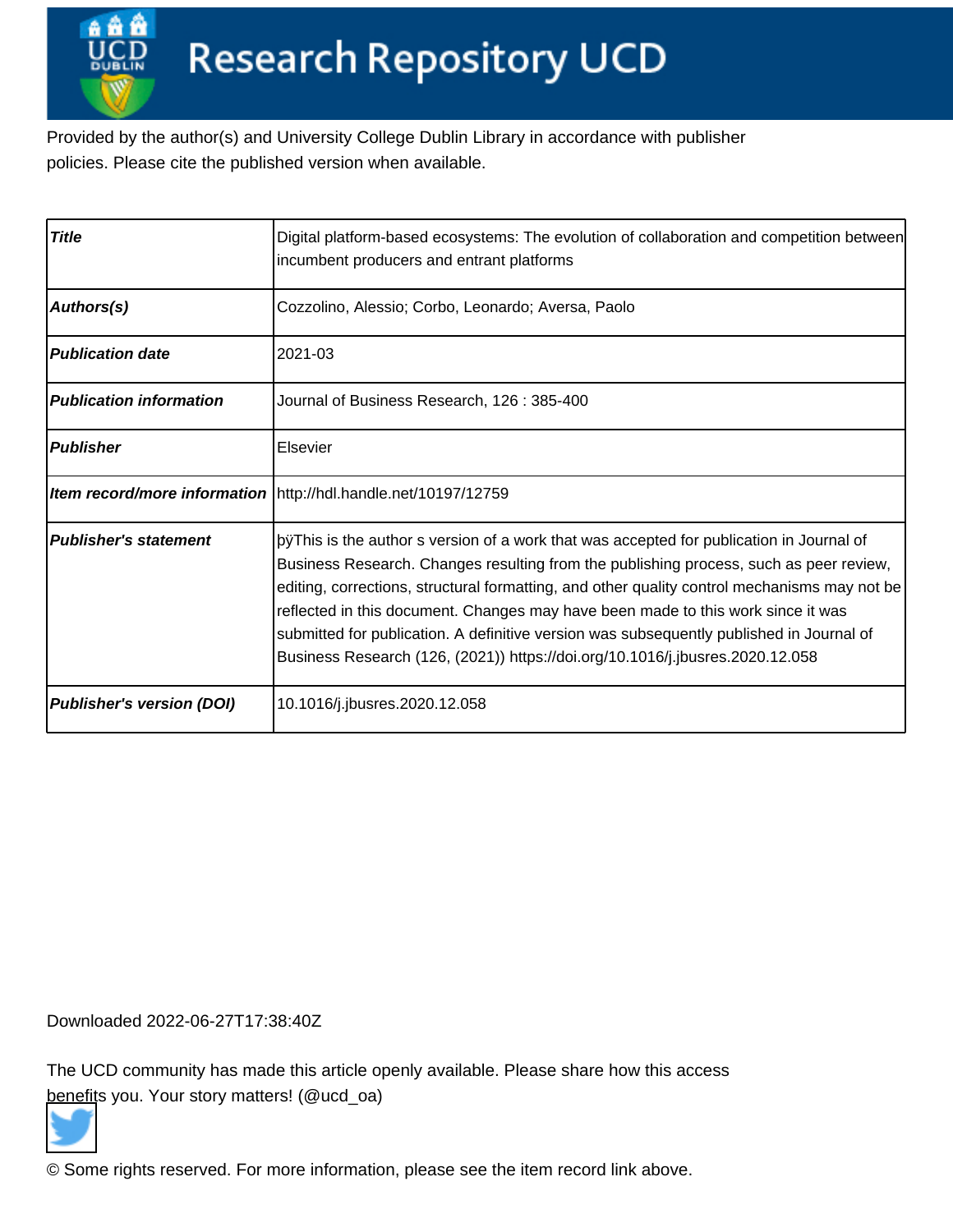

Contents lists available at [ScienceDirect](www.sciencedirect.com/science/journal/01482963)

## Journal of Business Research



journal homepage: [www.elsevier.com/locate/jbusres](https://www.elsevier.com/locate/jbusres)

# Digital platform-based ecosystems: The evolution of collaboration and competition between incumbent producers and entrant platforms

Alessio Cozzolino<sup>a,\*</sup>, Leonardo Corbo<sup>b,c</sup>, Paolo Aversa <sup>d</sup>

<sup>a</sup> *University College Dublin, UCD, Smurfit Business School, Management Dept., Dublin 4, Ireland* 

<sup>b</sup> *Department of Management, University of Bologna, Via Capo di Lucca 34, 40126 Bologna, Italy* 

<sup>c</sup> Research Centre in Management and Economics (CEGE), Universidade Católica Portuguesa, Rua de Diogo Botelho, 1327 4169-005 Porto, Portugal

<sup>d</sup> *Cass Business School City, University of London, 106 Bunhill Row, EC1Y 8TZ London, UK* 

#### ARTICLE INFO

*Keywords:*  Digital platforms Ecosystem Competition Cooperation Incumbents Business models

#### ABSTRACT

The rise of the Internet has seen traditional incumbent producers challenged by competition from digital entrant platforms. It is unclear, however, how those two types of actors—which are in competition but also mutually dependent—can co-exist in the new platform-based ecosystem. This paper sheds light on that pivotal phenomenon by connecting the traditional literature on incumbent adaptation with the growing conversation on digital platform-based ecosystems. Through a qualitative longitudinal (2005–2019) study of the global digital advertising ecosystem, we examine how incumbent producers pivot between competitive and cooperative strategies in response to digital entrant platforms. Our analysis reveals a process characterized by three sequential phases: (1) selective cooperation, (2) allied competition, and (3) selective coopetition. Those phases show how switching between different multi-level strategies spanning market segments, products, and technological components represents a viable solution for incumbent producers adapting in the face of entrant platforms.

#### **1. Introduction**

Platform-based businesses, such as media, marketplaces, video games, and credit cards, increasingly represent an important part of modern economies (e.g., Parker & Van Alstyne, 2005; Zhu & Iansiti, 2012). Their relevance today has become even more critical with the creation of digital platform-based ecosystems following the advent of digital giants such as Google, Amazon, and Apple. A "platform-based ecosystem" is defined here as a network where a platform owner encourages third parties to develop complementary innovations and the resulting network of firms manifests significant interdependencies (Ceccagnoli, Forman, Huang, & Wu, 2012; Gawer & Cusumano, 2008; Parida, Burström, Visnjic, & Wincent, 2019). In the online space, this phenomenon is particularly critical as it leads incumbents into dealing with fierce competitors—digital entrant platforms—with whom they need to develop complementarities and strategic interdependencies (e. g., Adner & Kapoor, 2010; Cusumano, Gawer, & Yoffie, 2019). One of the outcomes in a digital platform-based ecosystem is often that the competitive position of the complementors (often independent producers) becomes weaker relative to the platform owner controlling the ecosystem (Gawer & Cusumano, 2002). The power of Apple over its app developers (Yoffie & Rossano, 2012) and that of Amazon over its complementors (Aversa, Haefliger, Hueller, & Reza, 2020; Zhu & Liu, 2018) are two notable examples.

While research on platform-based ecosystems is considerably developed in information systems research (e.g., de Reuver, Sorensen, & Basole, 2018; Huber, Kude, & Dibbern, 2017; Tiwana, Konsynski, & Bush, 2010; Tiwana, 2015) and increasingly so in strategic management research (e.g., Adner, 2017; Boudreau, 2010; Gawer & Cusumano, 2008; Jacobides, Cennamo, & Gawer, 2018), we lack a clear understanding of how incumbents that started as non-digital platforms adapt to similar ecosystems. That gap is due to the literature on incumbent adaptation to technological changes historically studying how traditional incumbents (non-platform and non-digital) adapt to non-platform-based radical technologies. For example, studies on technological discontinuities (Tushman & Anderson, 1986) have examined how traditional producers of cement, glass, and airplanes (Anderson & Tushman, 1990), but also pharmaceutical companies (e.g., Sosa, 2011), have struggled to adapt to (non-platform) radical innovations causing competence destruction. Similarly, studies on disruptive innovations (Christensen & Bower, 1996) have tended to consider the disruption of traditional incumbents such as steel producers or disk drive manufacturers (Christensen, 1997)

\* Corresponding author. *E-mail addresses:* [alessio.cozzolino@ucd.ie](mailto:alessio.cozzolino@ucd.ie) (A. Cozzolino), [leonardo.corbo@unibo.it](mailto:leonardo.corbo@unibo.it) (L. Corbo), [paolo.aversa.1@city.ac.uk](mailto:paolo.aversa.1@city.ac.uk) (P. Aversa).

<https://doi.org/10.1016/j.jbusres.2020.12.058>

Available online 18 January 2021 0148-2963/©2021 The Authors. Published by Elsevier Inc. This is an open access article under the CC BY license (<http://creativecommons.org/licenses/by/4.0/>). Received 25 April 2020; Received in revised form 21 December 2020; Accepted 22 December 2020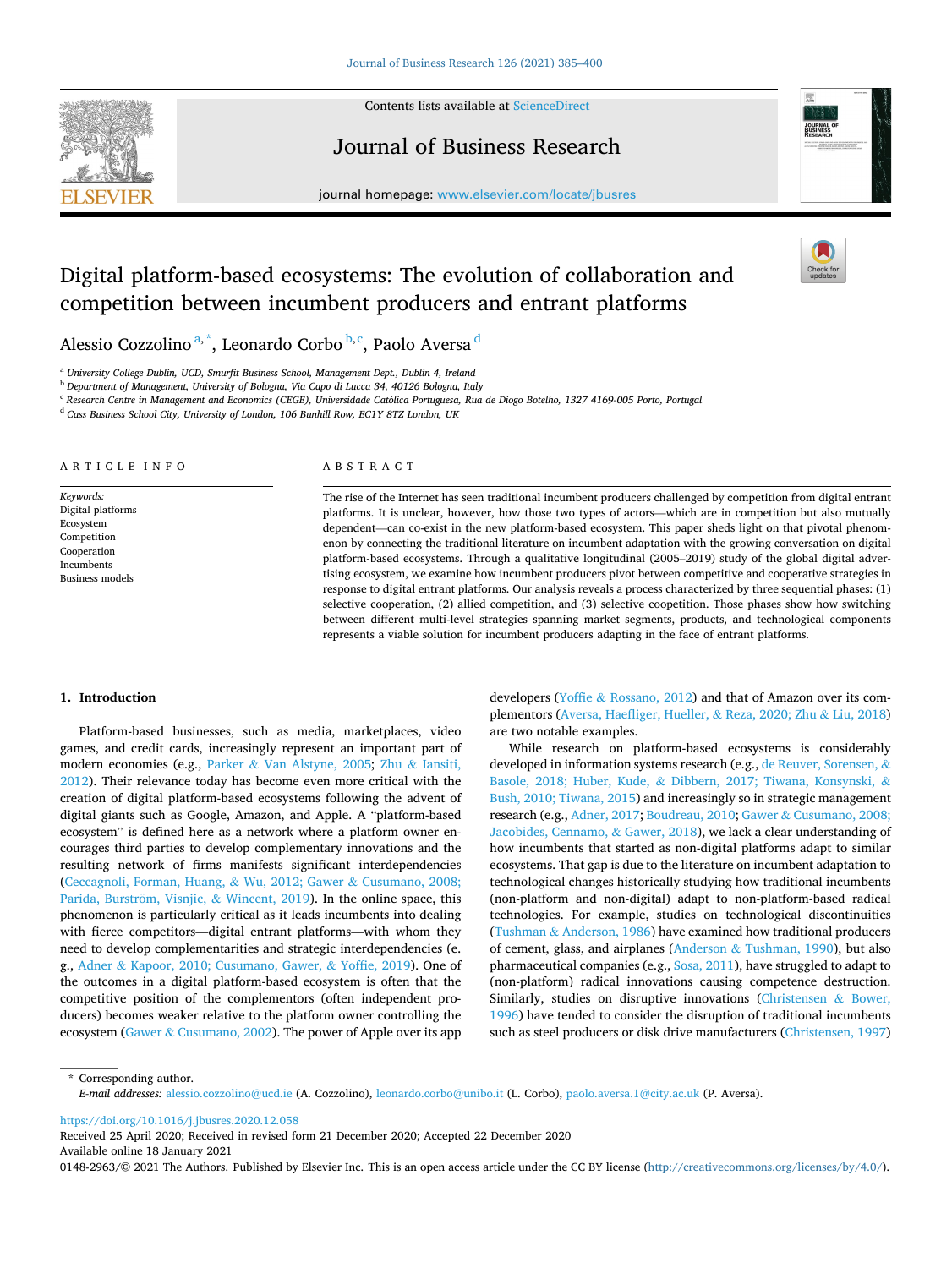or photo camera manufacturers (Tripsas & Gavetti, 2000) by (nonplatform) disruptive entrants making products cheaper and more accessible. Incumbent adaptation to digital entrant platforms is a relevant problem for practitioners, as shown by leading incumbents failing to survive, such as Nokia's demise when Apple and Google created a new digital platform-based ecosystem for mobiles (Vuori & Huy, 2016). Due to the theoretical and practical relevance of this gap, we investigate how incumbent producers (that are non-digital platforms before the technological change) can respond to entrant platforms by shifting their competitive and cooperative position, and can ultimately adapt to the emerging digital platform-based ecosystems. We specifically focus on incumbent producers because, of the four main actors in a platform ecosystem (platform owners, producers, providers, consumers—according to Parker, Van Alstyne, & Choudary, 2016) incumbent producers are key for a platform-based ecosystem as they often experience issues and frictions when adapting to such new scenarios.

The few studies related to our focal phenomenon of incumbent producers' adaptation to entrant platforms showed that incumbents might need to deploy specific strategies in those new ecosystems. Scholars have noted that incumbents often cooperate and compete with competitors in the new digital ecosystems (Ansari, Garud, & Kumaraswamy, 2016; Cozzolino & Rothaermel, 2018; Cozzolino, Verona, & Rothaermel, 2018; Hannah & Eisenhardt, 2018). The main reason is that incumbent producers may need to cooperate with digital entrant platforms to access advanced digital technologies and solutions which can be useful, for example, for distributing their products (see the relationship between producers of electronics and Amazon or eBay, hotel chains with Booking.com and Expedia, or smartphone producers with Android, for example). Yet, entrant platforms usually offer products and services which are competitors or substitutes to the incumbents' offering. That means that incumbents start losing market share and see their ability to capture value diminish, with the overall effect of pushing them into also competing with the entrant platforms. Despite the phenomenon's pervasiveness in modern economies and the rising interest among academics, we still lack a clear understanding of how those firms jointly pivot the cooperative and competitive strategies over time (Hoffmann, Lavie, Reuer, & Shipilov, 2018). Developing such insight is a non-trivial challenge because competitive responses may span products, technologies, and market segments. Furthermore, we have scant understanding of how traditional (i.e., non-digital) platforms, that is, companies which connected diverse consumer groups in a non-digital world, such as a media publisher connecting readers and advertisers, compete and cooperate with digital entrant platforms (e.g., Google).

To advance our understanding, we investigate how incumbent producers engage with entrant platforms and, over time, adjust their relationships with them as the digital ecosystem evolves. Examining intraand inter-industry coopetition among entrant platforms and incumbent producers is of paramount importance, especially because there are still numerous industries where, despite the profound digital transformation, the impact of digital change has not been sufficiently explored (e.g., Nucciarelli et al., 2017). Our paper thus asks: *How do incumbent producers progressively adapt competitive and cooperative positions in response to entrant platforms in increasingly digital ecosystems?* 

We investigate that question through a longitudinal study of the global digital advertising ecosystem between 2005 and 2019. Within that setting, we take the perspective of the incumbent producers (i.e., media publishers offering advertising space) and examine their strategies with respect to new entrant platforms (i.e., technological platforms commercializing online advertising such as Google and Facebook). Such entrant platforms have significantly altered the process of how advertising is traded, and overhauled the structure of the traditional industry, by transforming it into a digital platform-based ecosystem. The phenomenon is particularly important because the financial performance of incumbent producers has been severely affected by digital entrant platforms controlling the new advertising ecosystem (Digiday, 2014; The Economist, 2017).

Our central contribution is the identification of a grounded process revealing three sequential phases through which incumbent producers embrace the relationship with entrant platforms over time: selective cooperation, allied competition, and selective coopetition. By unpacking the evolution of those three specific strategies, our study shows that incumbent producers' responses to entrant platforms require a dynamic adaptation through different forms of competition and cooperation, sometimes also spanning multiple levels (e.g., high-end versus low-end; products versus technological components) in the digital ecosystems. Overall, this research contributes to multiple literatures, including incumbent adaptation, platform-based ecosystems, and competitioncooperation.

#### **2. Theoretical background**

Two major streams of literature have developed separately over the years, although the recent digital transformations have seen increasing calls for their convergence. The first stream on incumbent adaptation to technological changes has examined when and how incumbents struggle or adapt to various types of change (e.g., Anderson & Tushman, 1990; Cozzolino & Rothaermel, 2018; Henderson & Clark, 1990). The second stream on platforms has instead examined the strategies and business models of platform-based organizations in industries and ecosystems (e. g., Aversa, Hervas-Drane, & Evenou, 2019; Gawer & Cusumano, 2014; Jacobides et al., 2018; Parida et al., 2019). Each of those research traditions has developed from different theoretical perspectives. For example, incumbent adaptation studies have been conducted by scholars concerned with organizational competences (e.g., Teece, Pisano, & Shuen, 1997), managerial cognition (e.g., Tripsas & Gavetti, 2000), and strategic alliances (e.g., Pisano, 1990). Platform studies have been conducted in fields such as network economics (e.g., Rochet & Tirole, 2003), information systems research (e.g., Huber et al., 2017; Tiwana et al., 2010), strategy (e.g., Cennamo & Santalo, 2013; Parida et al., 2019), and innovation (e.g., Boudreau, 2010; Nucciarelli et al., 2017).

#### *2.1. Incumbent adaptation to technological changes*

The incumbent adaptation stream has traditionally examined how the nature of technological changes affect the competitive advantage of incumbents. Incumbents are defined as companies that existed in the industry prior to a discontinuous change in technology (Sosa, 2013). The term discontinuity refers to a change that is so significant that the improvements of the previous technology cannot match the performance of the new technology (Anderson & Tushman, 1990). That research stream has unveiled important typologies of change, such as competencedestroying discontinuities (Tushman & Anderson, 1986), architectural and modular innovations (Henderson & Clark, 1990), disruptive innovations (Christensen & Bower, 1996), complementary-asset discontinuities (Cozzolino & Rothaermel, 2018), and regulatory changes (Aversa & Guillotin, 2018). A common finding has been that incumbents often fail or struggle after discontinuous changes, with the competitive advantage shifting in favor of entrants. Such entrants are defined as companies that were not operating in the market before the discontinuity and are often responsible for introducing the discontinuity to the market.

It is important to observe that most of that research stream's findings have emerged by examining industrial settings and technologies that are non-platform-based and non-ecosystem-based. For example, common technological settings used in this stream have been cement and airlines (Tushman & Anderson, 1986), disk drives (Christensen & Bower, 1996), flat-panel displays (Eggers, 2012), typesetters (Tripsas, 1997), and cars (Aversa & Guillotin, 2018; Marino, Aversa, Mesquita, & Anand, 2015). As none of those settings was platform-based or ecosystem-based, there is an opportunity to expand our understanding. It is notable that the distinction between traditional industries and platform ecosystems does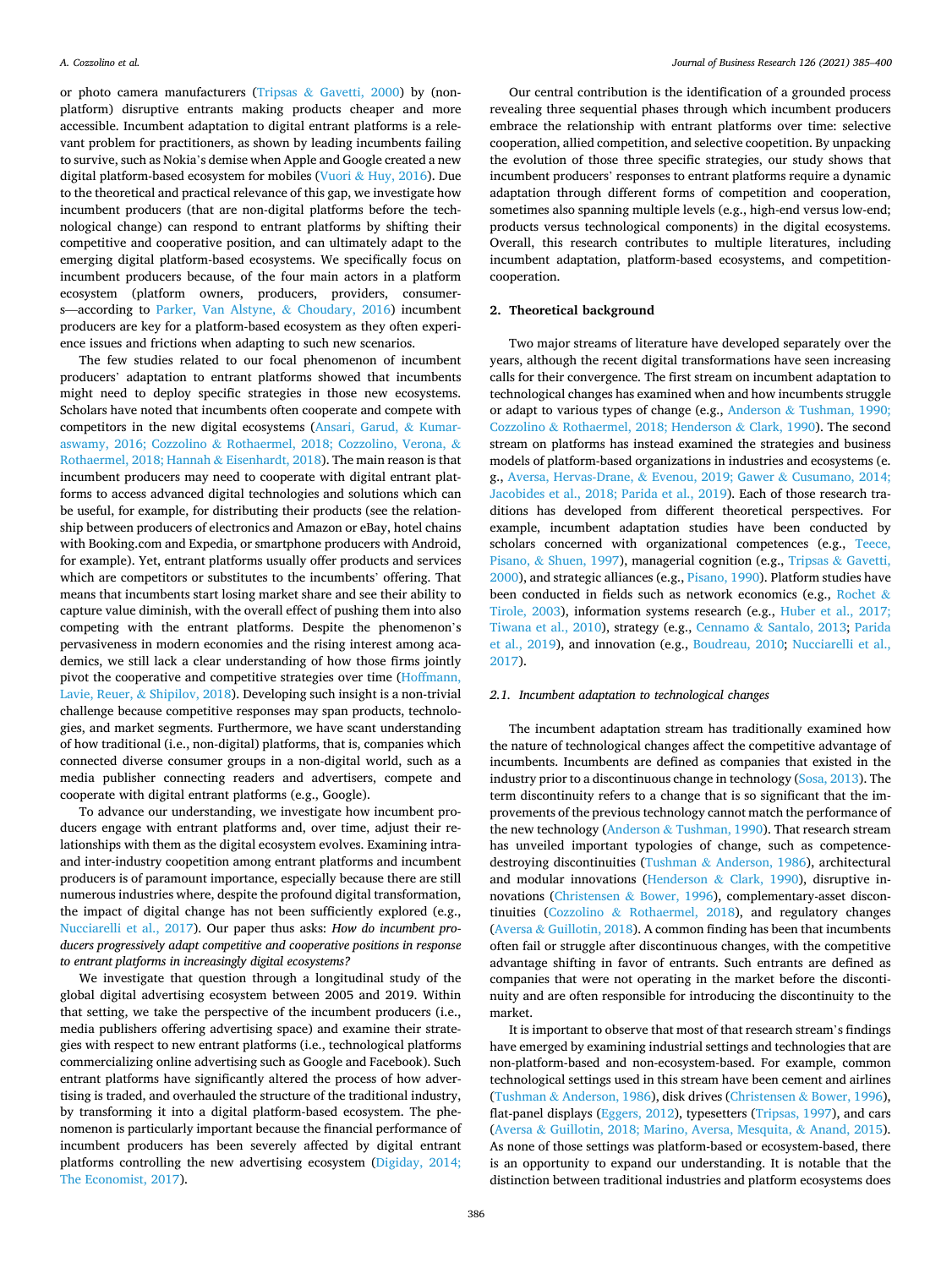not merely pertain to a difference of setting or domain. Rather, it involves fundamental aspects which question the nature and outcomes of competition. For example, the heterogeneous set of actors involved in ecosystems (Adner, 2017; Jacobides et al., 2018), often spanning multiple industries, tend to reshape the competition by introducing different goals, supply chains, and value propositions. Platforms then introduce new mechanisms to the competition—such as increasing returns of adoption via indirect network effects (Shipilov & Gawer, 2020)—which fuel competition dynamics that are less common in non-platform settings. Despite the increasing importance of platform-based ecosystems, the technological change stream provides a far from complete understanding of such matters. Our paper thus aims to contribute to this area of investigation by assessing how incumbent producers adapt to entrant platforms with the emergence of digital platform-based ecosystems*.*  That question is also relevant from a practical perspective because most of the technological changes occurring today with the advent of the Internet are platform- and ecosystem-based. The fact that discontinuity is introduced by an entrant platform is a new phenomenon, to which incumbents need to react differently. Responding to entrant platforms may require adopting different organizational identities (Altman & Tripsas, 2015) or business models (Cozzolino et al., 2018). Moreover, it might require dynamic use of competitive and cooperative strategies, which are the focus of this study.

#### *2.2. Platform-based ecosystems, competition, and cooperation*

The research stream on platforms and ecosystems has examined the strategies and business model configurations of platform companies and the interconnected systems around them (see Shipilov & Gawer, 2020 for a review). In our paper, a platform is an entity that enables transactions between multiple actors in the presence of network externalities—a condition where the marginal value of a part increases with the addition of other parts. Network economists and information systems researchers have explained that the business model adopted by platforms is often that of matching two or more markets (namely, two-sided or multiple-sided platforms) with the aim of internalizing the network externalities within and across markets (Parker & Van Alstyne, 2005; Rochet & Tirole, 2003). The examined research stream, especially from the strategy and information systems perspectives, has shown that platforms often become prominent players in industries as a consequence of their role as orchestrators of multiple parties (Gawer & Cusumano, 2008; Parida et al., 2019; Tiwana, 2015). The industries where platforms become central actors tend to assume the form of business ecosystems. In general, a business ecosystem is a space of mutual complementarities and interdependencies where a focal firm operates, and it usually includes suppliers, customers, competitors, and complementors from various industries (e.g., Adner & Kapoor, 2010; Moore, 1993).

A platform-based business ecosystem, in particular, is a business ecosystem where the central actor is a platform, so it is characterized by network externalities and platform strategies (e.g., Iansiti & Levien, 2004; Van Alstyne, Parker, & Choudary, 2016). According to Van Alstyne et al. (2016, p.4), a platform-based ecosystem comprises four players: the *platform owner* controlling intellectual property and governance, the *providers* acting as the platform's interfaces with users, the *producers* creating the offers, and the *consumers* adopting the products and services. That basic structure is useful for our paper because our research question pertains precisely to how incumbent producers deal with platform owners in an emerging ecosystem. When such a platformbased ecosystem is mostly based on internet-based and/or data-driven technologies, it can be considered "digital" (i.e., a digital platformbased ecosystem; Helfat & Raubitschek, 2018; Nambisan & Baron, 2019).

That research stream has also shown cooperation and competition to be critical aspects of platform ecosystems. As Adner (2017, p. 40) suggests, an ecosystem has a "multilateral set of partners that need to

interact in order for a focal value proposition to materialize." That suggests the need for cooperation with and among several providers and producers to create value. The platform owner is often pressured to work collectively with a set of complementors to have them develop complementary innovations that synergically increase the overall value of its platform, as well as that of its partners (Gawer & Cusumano, 2008). Gawer (2014) also indicates that, as an industry ecosystem emerges, cooperative innovations occur on a platform, with concurrent competition increases from complementors desiring to create their proprietary platforms. Similarly, ecosystem members can cooperate to create value jointly, but also attempt to become platforms and compete (Cowen  $\&$ Gawer, 2012). Platforms need to balance carefully business and technology decisions, as entering complementors' markets can hinder complementors' motivation to innovate, thereby resulting in "excessive" competition ( $Zhu \& Liu$ , 2018). Therefore, the governance of platforms is a key issue (Huber et al., 2017), as they need to control which features to compete on while allowing other players to create complementary features that increase platform functionality and value (Parker & Van Alstyne, 2018).

### *2.3. Remaining theoretical gaps at the intersection of incumbent adaptation and platform ecosystems*

The literature on incumbent adaptation to technological changes and the platform ecosystem research streams have advanced important and insightful contributions, but they have clearly adopted different perspectives and examined somewhat different phenomena. On the one hand, the incumbent adaptation stream has taken the perspective of established (non-platform) organizations while mostly neglecting the consideration of entrant platforms and digital platform-based ecosystems. Hence, we aim to extend the study of incumbent adaptation to the phenomenon of platform-based discontinuities/disruptions. On the other hand, the platform ecosystem stream has taken the platform owner perspective, although ecosystem development also requires considering the perspective of incumbent producers as complementors. Therefore, we aim to extend the understanding of platform-based ecosystems beyond the platform owner perspective by integrating the view of incumbent producers.

Given that competition and cooperation in platform-based ecosystems is crucial, we can expect that non-platform incumbents also need to cooperate and compete in similar digital ecosystems. However, we ignore the specifics of how that can unfold. Understanding that problem is important because the literature has recently called for contributions to shed light on this phenomenon (Helfat & Raubitschek, 2018; Teece, 2018). Cozzolino and Rothaermel (2018) have started to conceptualize competition and cooperation between incumbents and new entrants when technological discontinuities destroy incumbents' complementary assets (i.e., manufacturing, distribution, and sales). Digital distributive platforms represent new complementary assets for incumbent producers such as movie and music producers and publishers to commercialize their products online. Those authors suggest that, when a discontinuity introduces new complementary assets, incumbents can cooperate among themselves against the entrants which own the new complementary assets to avoid excessive expropriation of value by those entrants, especially when the appropriability regime is weak.<sup>1</sup> When the appropriability regime is strong, incumbents may afford a higher degree of cooperation with those entrants because the incumbents' intellectual property is protected by the stronger regime. Incumbents might also use cooperation among themselves to increase their collective bargaining

<sup>&</sup>lt;sup>1</sup> Teece (1986, 1989, 2018) originally introduced the concept of appropriability regimes to refer to the legal and non-legal mechanisms that permit intellectual property protection. The author also introduced the concept of complementary assets as those assets allowing the commercialization of products, thus practically enabling value capture.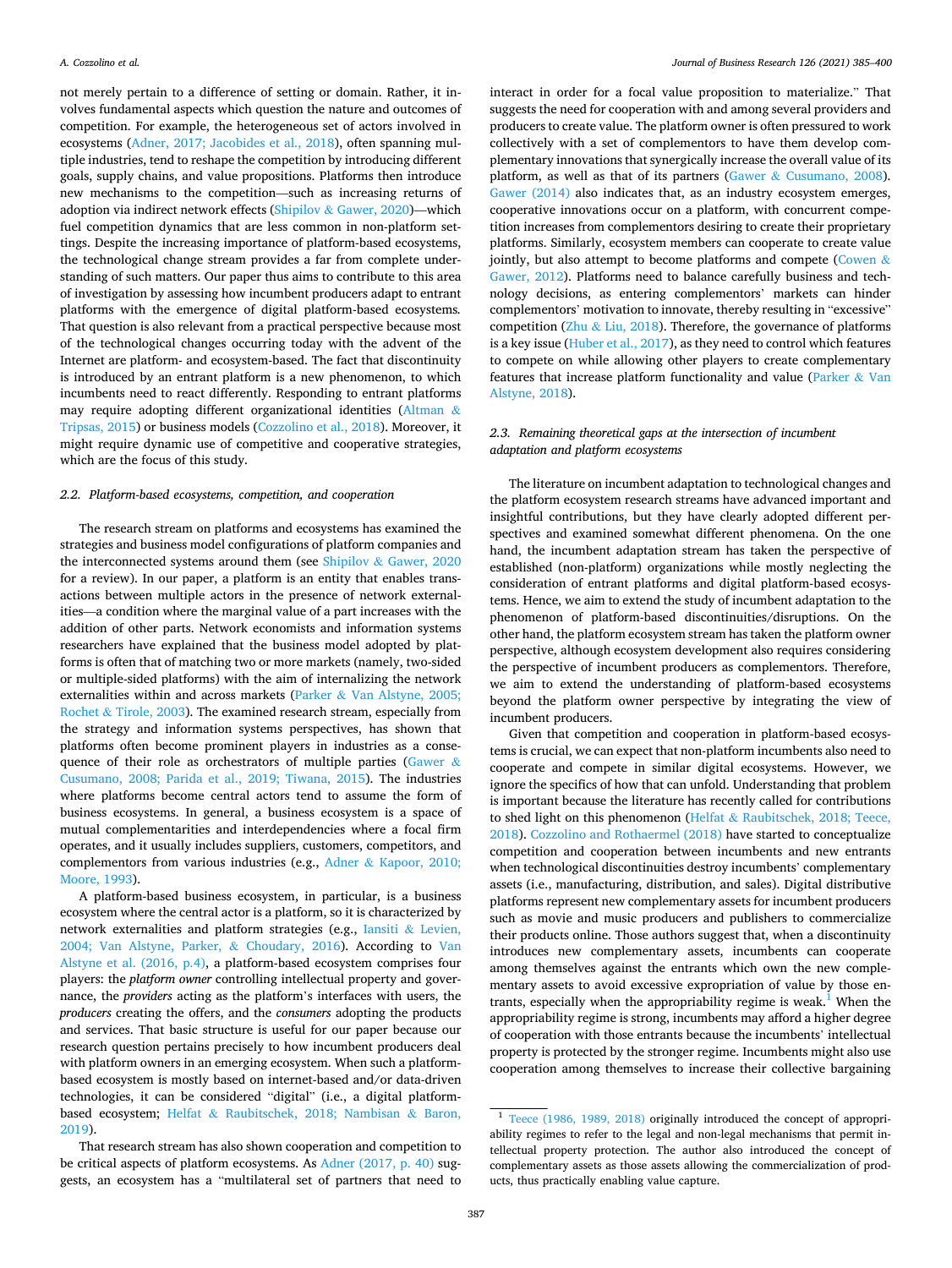power against entrants. Hannah and Eisenhardt (2018) complement this view by pointing out that competition and cooperation dynamics in emerging ecosystems depend on bottleneck crowdedness. Further, Padula and Dagnino (2007) explain that a high environmental uncertainty and distance in the knowledge profile generates competitive tensions within a cooperative context. Similar competitive tensions have been observed in the case of incumbent producers commercializing their products through Amazon's online platform (Aversa et al., 2020). Among others, Hoffmann et al. (2018) call for additional research on the evolution of competition and cooperation from different contexts, and our study is aimed at responding to that call from the overlooked perspective of incumbent producers adapting to entrant platforms in digital platform-based ecosystems.

#### **3. Methods**

We conducted an inductive longitudinal study on the evolution of the digital advertising ecosystem with particular attention to the interplay between incumbent producers (traditional publishers commercializing advertising space on their media websites) and entrant platforms (technological entrants trading digital advertising). The extensive use of archival data is particularly suitable when the goal is to provide a contextualized explanation and interpretation of the phenomenon under study by leveraging the historical contextual conditions as a key component of the empirical analysis (see reflections in Argyres et al., 2020). We selected the advertising industry because, despite being a long-established industry, it has been radically overhauled by digital technologies such as the Internet, big data analytics, portable devices, and social media (Athey & Gans, 2010; Cozzolino et al., 2018; Lanzolla & Giudici, 2017; Simmons, Palmer, & Truong, 2013). The way modern advertising is transacted, sold, and purchased is radically different from the approach at its inception in the 17th century and, indeed, the early 19th century, when it underwent massive growth in conjunction with the development of the modern printing industry. More recent radical shifts, which are mostly due to digital transformation, make the industry a digital platform-based ecosystem, and thus an ideal setting for a response to our research question.

Before the advent of the Internet, the advertising industry was comprised of actors such as traditional incumbent producers (i.e., media owners), including newspapers, radio, television (operating as sellers of advertising space), advertisers, agencies representing advertisers (operating as buyers of advertising space), and firms measuring and rating the audience (e.g., Nielsen Media Research, the Audit Bureau of Circulation). The Internet has challenged the incumbent producers' competitive advantage by becoming an alternative medium for effective advertising, in which entrant platforms enable personalized and performance-based advertising (Bergemann & Bonatti, 2011). Online advertising has resulted in the creation of a new ecosystem incorporating existing and new actors, such as advertisers, agencies, the new entrant platforms, including the ad networks and exchanges which are the main focus of our analysis but also trading desks, demand-side platforms, supply-side platforms, and incumbent publishers (Fig. 1

provides a simplified representation of the digital advertising ecosystem).

During the evolution of the new digital ecosystem, new entrant platforms trading advertising spaces emerged, while incumbent producers responded through competitive and cooperative strategies. The study of that pivotal transformation has allowed us to identify a general process through which both incumbent producers and entrant platforms compete and cooperate in an emerging digital ecosystem.

## *3.1. Data sources*

Our research is based on an extensive collection of archival and interview data. Given the retrospective and longitudinal nature of our study, which covers a relatively significant span of years (2005–2019), archival data were used as the main source of information. The use of secondary archival data presents several advantages for research. First, published records in the form of archival data represent more factual and objective sources of information than primary sources such as interviews, which might be more subject to the risk of ex-post rationalization by key informants (e.g., Vuori & Huy, 2016). A second advantage is that archival data provide better and richer contextual information on the period observed than interview data (e.g., Galvin, Burton, & Nyuur, 2020). Accordingly, archival data are viable sources for empirical analysis and have been employed widely in management research (e.g., Cattani, Ferriani, & Lanza, 2017; Galvin et al., 2020). The archival data collection process involved the examination of the digital advertising industry through publicly available resources between 2005 (the introduction of the first disruptive platform entrant) and 2019. We began our search by inspecting specialist media outlets such as *Ad Age*, *Adweek*, and *Digiday*. Advertising and media professionals consider those sources to be the most reliable and established. Our search criterion included industry- and phenomenon-related keywords such as "audience buying," "ad networks," "ad exchanges," "private marketplaces," "digital media," "ad tech vendors," and "inventory." We integrated the information obtained from those sources with videos and reports obtained from specialist conferences and the Interactive Advertising Bureau (IAB).

In addition to the specialist data sources, we collected archival data from the generalist press. Each author undertook independent data collection, with the final results combined and discussed within the research team. We scanned the Lexis-Nexis database for articles between the years 2000 and 2019. We used different combinations of key terms such as "advertising," "remnant," "programmatic," "bidding," "publisher," and "alliance" as the main keywords and initially retained all documents mentioning at least one keyword. For example, an initial search of "advertising," "programmatic," and "publisher" yielded 403 results. However, in order to take into account more recent industry developments, we added keywords such as "bidding" or "alliance" in a nested fashion to generate 129 and 28 results, respectively. While the search included significant international publications such as the *Financial Times* and *The New York Times*, other English language publications from outside the United Kingdom and the United States were



**Fig. 1.** The digital advertising ecosystem.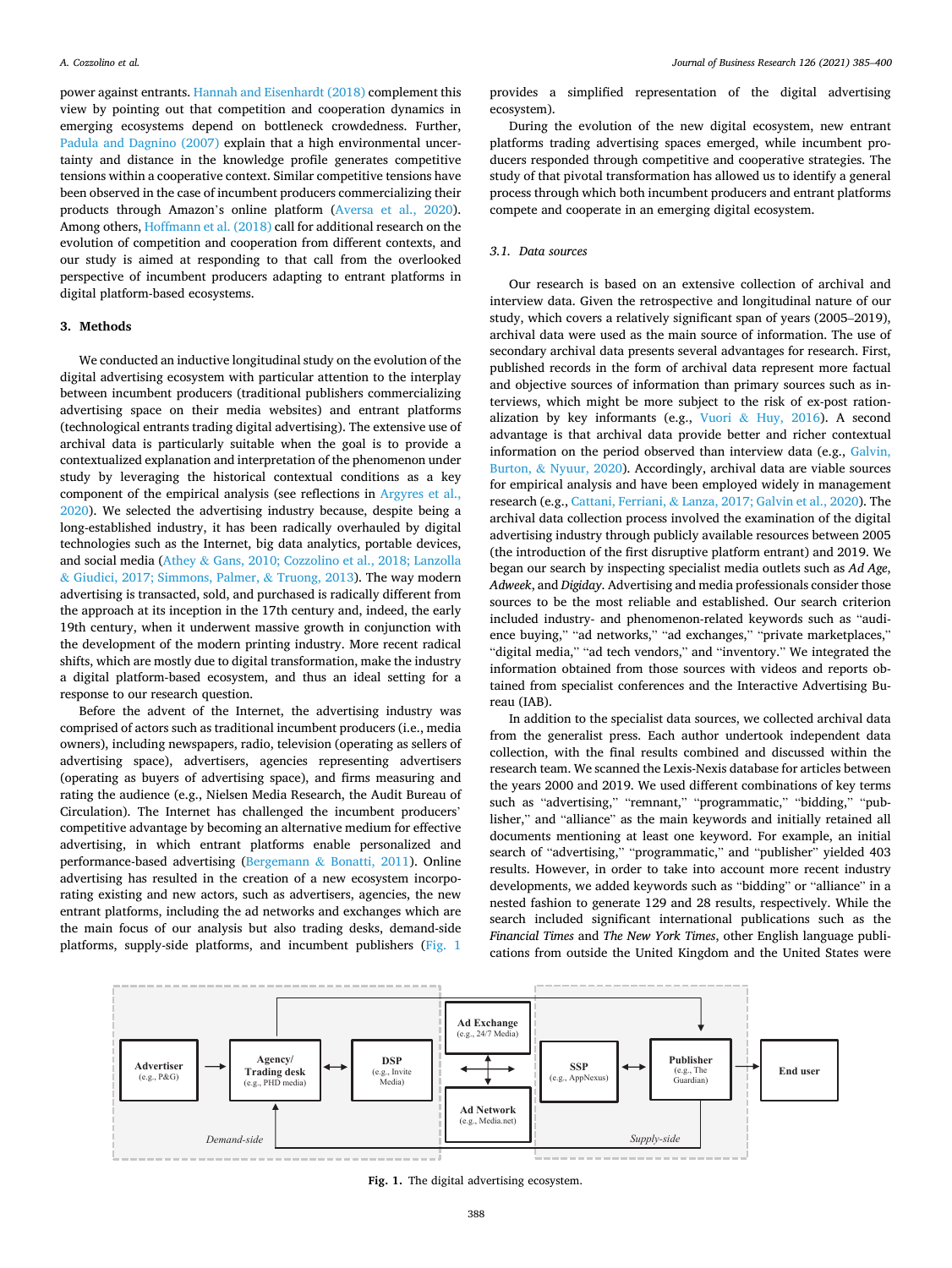**Table 1** 

Data sources.

| Data<br>Sources          | Type of data                                                                                                                                                                                                                                                                                                                                                                                        | Use in the analysis                                                                                                                                                                                                                                                                                                                                                                                                                                                                                                                                                                                                                                                                                                                                                                                                                                                                                                                                         |
|--------------------------|-----------------------------------------------------------------------------------------------------------------------------------------------------------------------------------------------------------------------------------------------------------------------------------------------------------------------------------------------------------------------------------------------------|-------------------------------------------------------------------------------------------------------------------------------------------------------------------------------------------------------------------------------------------------------------------------------------------------------------------------------------------------------------------------------------------------------------------------------------------------------------------------------------------------------------------------------------------------------------------------------------------------------------------------------------------------------------------------------------------------------------------------------------------------------------------------------------------------------------------------------------------------------------------------------------------------------------------------------------------------------------|
| <b>Interview</b><br>data | 10 Interviews conducted with<br>industry executives and subject<br>experts (12 h duration, 21 pages<br>of transcripts)                                                                                                                                                                                                                                                                              | Gathering insights on the effect<br>of technological disruption on<br>the advertising industry as well<br>as the drivers of cooperation and<br>competition between incumbent<br>publishers and new entrants                                                                                                                                                                                                                                                                                                                                                                                                                                                                                                                                                                                                                                                                                                                                                 |
| Archival<br>data         | Videos downloaded from the<br>internet<br>2 Interactive Advertising<br>Bureau (IAB) videos about the<br>evolution of online display<br>advertising<br><b>Journal articles</b><br>7 articles covering the period<br>2008-2012 (160 pages)<br>Press coverage<br>50 articles covering the period<br>2005-2019 (133 pages)<br><b>Reports</b><br>6 reports covering the period<br>2011-2017 (174 pages). | Gaining an initial understanding<br>of the online advertising buying<br>process (e.g., how the audience<br>buying evolved from traditional<br>buying towards sophisticated<br>programmatic buying)<br>Developing knowledge about the<br>key elements involved in<br>advertising such as pay-per-<br>exposure, pay-per-action,<br>targeting, and re-targeting.<br>Further understanding the role of<br>aggregators in the news and<br>advertising industry and the<br>threats and opportunities they<br>pose for publishers<br>Expanding the factual<br>information about the phases<br>involved in buying and selling of<br>ad spaces. Better understanding<br>the emergence of each, their<br>respective workflow, and the<br>type of ad space (remnant/<br>premium)<br>Enhancing the validity of<br>insights, better understanding<br>the phenomena of advertising<br>and audience buying from the<br>scope of industry experts and<br>where it is headed |
| Total                    | $73(+2)$ documents (490 pages<br>ca.)                                                                                                                                                                                                                                                                                                                                                               |                                                                                                                                                                                                                                                                                                                                                                                                                                                                                                                                                                                                                                                                                                                                                                                                                                                                                                                                                             |

also taken into account. From that list, we selected articles related to the effects of advertising industry digitalization, the role of new entrants in shaping that industry, and the reactions of advertisers and publishers. We also collected academic articles on the topic, primarily within the marketing field, to understand further the various technologies and models for the algorithmic exchange of advertisements online. Such publications often dealt with new pricing models (pay-per-exposure and pay-per-action), targeting methods, the role of news aggregators such as Google and Facebook, and their economic impact on publishers' advertising revenues. In line with recent qualitative research mostly based on archival data (e.g., Aversa & Guillotin, 2018), the initial body of documents was skimmed for relevance, information and source reliability, and repetition. That process ultimately led to a final selection of 63 documents with a total of 469 single-spaced pages of relevant text.

In addition to the archival sources, ten explorative semi-structured interviews were conducted with industry experts and executives from both incumbent producers and entrant platforms (Corbetta, 2003). The primary and secondary data collection was terminated once it reached "theoretical saturation" (Glaser  $&$  Strauss, 1967), which corresponds to the scholars realizing that additional data no longer spark new theoretical insights nor reveal new properties of the theoretical categories (Charmaz, 2006, p. 113). To identify our interviewees, we initially relied on personal industry contacts of an author who had previously worked in a media company. We then expanded through a snowball technique via interviewees' referrals, as well as through independent LinkedIn searches. To provide consistency in interview style and protocol, only one of the authors conducted the interviews. Interviews were openended (e.g., Eisenhardt & Bourgeois, 1988; McDonald & Eisenhardt,

2020) and aimed at understanding the key events shaping a new ecosystem and incumbent-entrant dynamics. Each interview opened with the interviewer broadly inquiring about the interviewee's background, then their company's business and core competencies.

The second part of the interview consisted of open questions about more specific topics such as the evolution of advertising and the role of incumbent producers' reactions to entrant platforms. Notes were taken during and after the interviews. To ensure reliability, multiple researchers analyzed the interviews independently, with discrepancies and agreements in the individual coding being discussed. Interviews lasted from 45 to 120 minutes, were transcribed verbatim, and then checked for accuracy. Overall, we collected 12 hours of personal interview material. The combination of a large quantity of archival data from a variety of sources and interviews with key industry experts enabled us to triangulate our data and develop our framework (Neuman, 2003). Table 1 provides a detailed overview of our data sources.

## *3.2. Data analysis*

Given the novelty of the observed phenomenon, we started by constructing a chronology of events illustrating the evolution of the advertising market and the emergence of a digital ecosystem since 2005 (see Fig. 2). The presented timeline helps to illustrate the three phases where each period is demarcated by distinct patterns of collaboration and competition among incumbents and entrants that are observable in a fairly stable and linear manner (Langley, 1999). We tracked how digital advertising was purchased and sold over time, identifying major transitions and industry players in the digital advertising landscape (e. g., advertisers, media agencies, newspaper publishers, and ad tech companies).

We then focused on identifying the mechanisms behind the ecosystem evolution and the challenges incumbents faced with each technological advancement. To conduct a more fine-grained analysis, we continuously compared data from various sources with our emerging theoretical insights (Glaser & Strauss, 1967). The analysis followed the general principles of grounded theory (Locke, 2001), with our coding procedure generating first-order concepts, second-order themes, and aggregate dimensions (e.g., Corley & Gioia, 2004). To organize the material, we adopted a manual coding procedure, which gives researchers "more control over and ownership of the work" (Saldaña, 2015, p. 26). We also followed a "temporal bracketing" procedure (Langley, 1999) to identify a longitudinal, theoretically relevant, process. As with every qualitative study, our analyses were dynamic and iterative—often referring back to data and theory to validate our findings.

**Step 1: Creating first-order concepts.** Each author conducted an analysis of the interview and archival material to identify the key emerging themes, discuss them, and agree on representative labels. Open codes in our data included statements concerning incumbent producers recognizing "reach and efficiency as selling points" of adnetwork platforms, incumbent producers competing against entrant platforms by "getting together and making an alliance", and incumbent producers partnering with entrant platforms to "more effectively and efficiently manage and evaluate data." Redundancies were consolidated, with the codes gradually forming fifteen first-order categories (Gioia, Corley, & Hamilton, 2013).

**Step 2: Progressing toward second-order themes.** Next, we gradually progressed toward theory-driven explanations (Strauss & Corbin, 1990) by searching for links between the fifteen first-order concepts to facilitate grouping them together into seven abstract second-order categories. Following the Van Maanen (1979) approach, one of the scholars tried to challenge the interpretation of the secondorder themes to improve theorizing. Coding and interpretations which did not find agreement across the coders were ultimately discarded.

**Step 3: Generating aggregate dimensions.** This final step entailed aggregating similar themes into three overarching dimensions, which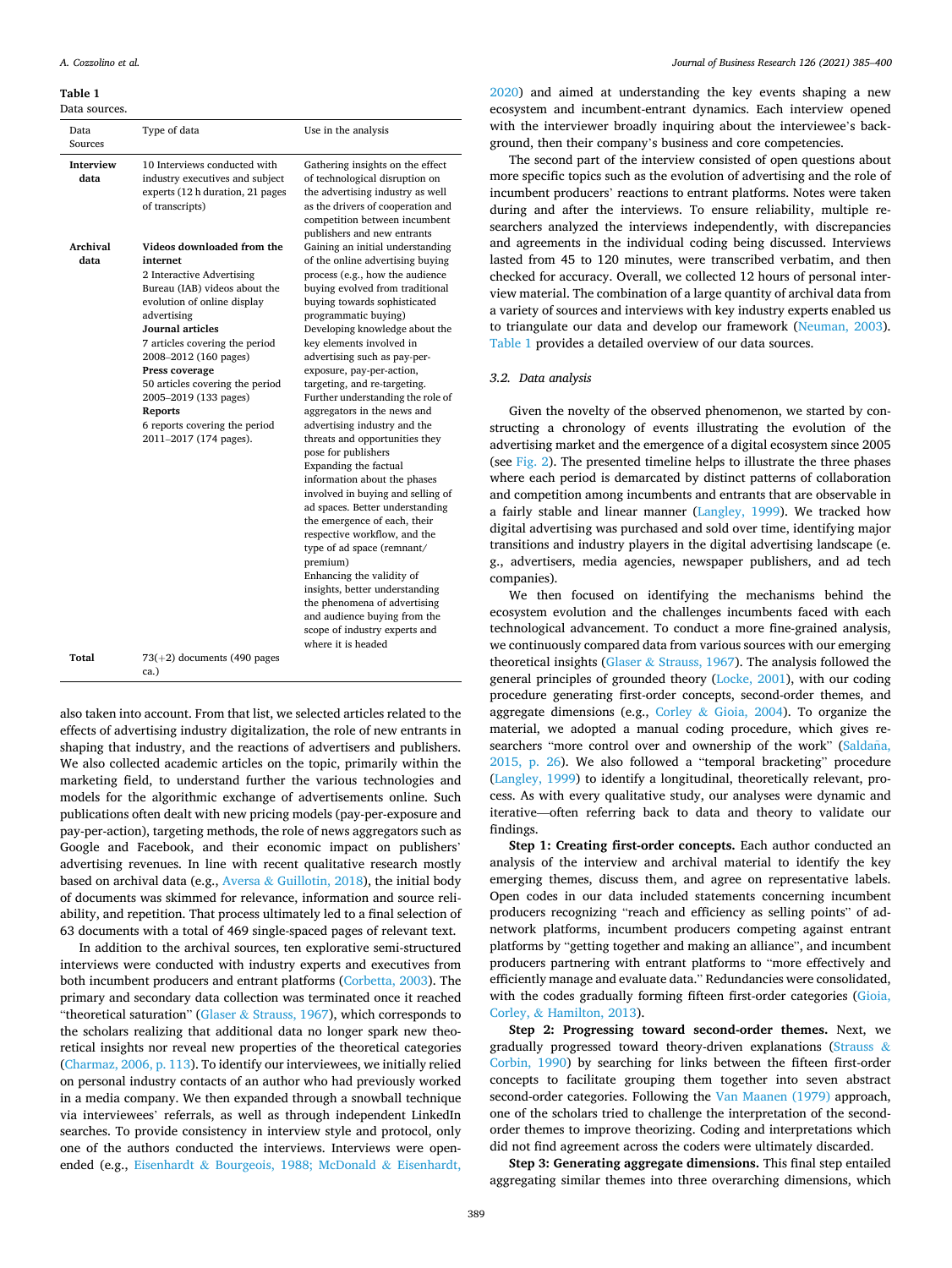

**Fig. 2.** The digital advertising ecosystem after its digital transformation.

provided the basis of our three-step process model. We searched for dimensions underlying those themes in an attempt to understand how different themes fitted together into a coherent picture. To establish the reliability of our findings (Andriopoulos & Lewis, 2009), we also drew on the literature, specifically studies about coopetition and ecosystems, to refine our labels and ensure the most robust findings. Fig. 3 presents the final data structure resulting from our coding procedure.

**Temporal bracketing and process development.** Once the coding procedure had been completed, we tried to investigate our final set of codes in order to identify the relationships between them and an underlying temporal and logical sequence. First, we placed the secondorder categories on the timeline and tried to understand to which phase they belonged. We used our primary and secondary data to triangulate our intuitions. Second, we looked at the relationship between the codes and tried to identify the underlying relations between them. We divided the connections between second-order categories into "consequences" and "feedback loops." Ultimately, we used that complex set of considerations to derive a process model which closely follows the logical sequence of events in the observed phenomenon. We present our findings in the following section. The narrative of the events follows the relationships between the second-order categories depicted in the process model, while the three aggregate dimensions identify the three main phases of the process. In line with Berends and Deken (2019), we present our findings through an "inductive composition," where the narrative of the events adopts the constitutive elements derived from the coding, with a final three-phase model presented at the end of the narrative as emerging from the grounded evidence.

## **4. Findings**

This section details the initial cooperative relationships between incumbent producers and entrant platforms at the low end of the market (phase 1), incumbents' subsequent competitive reaction to the proprietary commercialization of their high-end products (phase 2), and finally incumbents' adoption of entrants' technological solutions once

the ecosystem had been consolidated (phase 3). Table 2 shows additional supporting data for readers interested in integrating the evidence provided in the paragraphs below.

#### *4.1. Phase 1: Selective cooperation*

This first phase portrays an environment in which digital entrants create new distribution platforms and incumbent producers initially cooperate with them for the commercialization of their low-end products (i.e., advertising with inferior market value). We find that incumbent producers experienced challenges from the entrant platforms' lack of transparency and aggressive pricing, leading the former to limit their cooperation to where the entrant platforms' services were most needed (i.e., low-end products). Therefore, the first strategy we observe is selective cooperation between incumbent producers and entrant platforms.

This first phase broadly corresponds to the beginning of the media industry digitalization. When traditional media (i.e., incumbent producers) transferred their original products online in the early 2000s, they found themselves competing against each other in the same traditional environment (e.g., newspapers, magazines, and TV stations) while engaging online with digitally-born producers (e.g., portals and blogs), which also ran advertising-based business models. As a result of the increasing competition in advertising, all the incumbent producers ended up with large volumes of unsold advertising space. On the supply side of the ecosystem, the main challenge was that incumbent producers needed to monetize their vast (and mostly unsold) online advertising space, which was termed "remnant inventory."<sup>2</sup> On the demand side, the main challenge was for advertisers to find effective ways to purchase different advertising spaces from a large number of incumbent

 $^{\rm 2}$  Remnant inventory can be defined as an ad space on the publisher's website that the publisher has been unable to sell and is being sold at a lower cost (Kantar, 2014).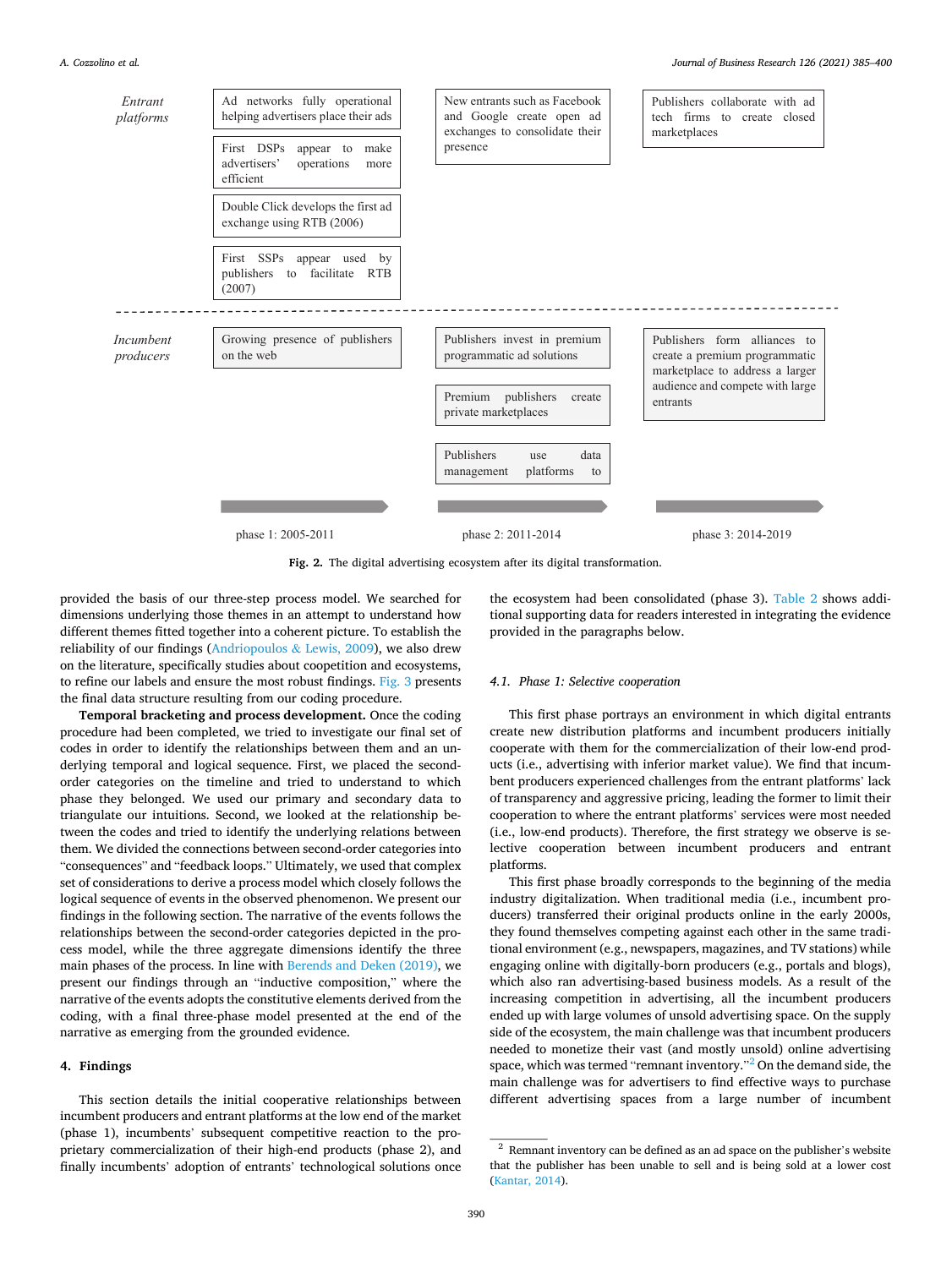

**Fig. 3.** Final data structure.

producers' web pages.

By 2005, technologically-advanced entrants on the advertising market had started to provide solutions to those challenges by creating the first advertising platforms called "ad networks" (Digiday, 2014). An ad network is a company that acts as an aggregating marketplace that buys the unsold remnant inventory from multiple websites, aggregates it depending on the target audiences, and sells it to individual advertisers or advertising agencies (e.g., WPP or Omnicom Group). Early examples of ad networks were 24/7 Media, AdWords (developed by Google), DoubleClick (acquired by Google in 2008), and Bing Ads (developed by Microsoft). Both major and smaller incumbent producers initially cooperated with such entrant platforms to sell their non-premium remnant inventory (their low-end products). Instead, the premium (high-end) advertising spaces were still sold only through producers' proprietary sales forces at higher prices. The synergies in the initial cooperation between incumbent producers and entrant platforms (ad networks) were confirmed by Jeff Webber, the publisher of *USA Today*: If we sold every scrap of inventory, we wouldn't use ad networks, but

right now it makes some sense for us. (The New York Times, 2008)

Such platforms thus helped advertisers to extend their reach by combining the inventory from hundreds of individual media producers and categorizing them so that ads could better target specific audiences (Kammer & Matheson, 2015). The successful rise of ad networks and the value of this innovation in terms of advertiser efficiency and reach was acknowledged by various industry analysts and experts.<sup>3</sup> On that point, Forbes CEO Jim Spanfeller further noted:

With a single insertion order and a single bill [via an ad network], we [publishers] allow advertisers access to more than 500 blogs that we have determined are reasonably well lit and good places for advertising to exist. (Griffin, 2008)

Despite the growth they supported with their technologies and despite being initially welcomed by incumbent producers, entrant platforms (i.e., ad networks) soon came into conflict with large incumbent producers. A first challenge emerged from ad networks often blackboxing incumbent producers with which they had contractual arrangements (Benes, 2017a). They lacked transparency and displayed misleading descriptions, such as "approved publishers" or "preferred publishers," without ever revealing the actual list of publishers to the buyers where their ads appeared (Pere, 2012). In some cases, advertisers' ads almost never appeared on most preferred incumbent producers, such as *The Economist*, as such producers did not have any agreements with third-party ad networks. Ad networks were able to maintain such practices for a long period of time, by repackaging and reselling the inventory they claimed belonged to premium incumbent producers, despite not having any agreements in place with such highend actors.

Another issue was the low inventory price at which entrant platforms were reselling incumbent producers' advertising spaces (Kammer & Matheson, 2015). Further, as more entrant platforms appeared over time, they started cross-selling inventories among themselves, thereby reducing incumbent producers' profits (Kammer & Matheson, 2015). A media technology company executive we interviewed summarized the challenges as follows:

It's a big mess, [ad networks] have bought the unsold spaces, saying "anyway you [publishers] don't need them," and they repackaged them for premium advertisers, and kept the extra margins for themselves instead of sharing them with publishers.

The identified challenges refer to a moral hazard problem (Grossman  $&$  Hart, 1992) created by entrant platforms at the expense of incumbent

<sup>3</sup> According to the "2007 Ad Network Study" conducted by Collective Media, 77% of agencies in the USA used ad networks to purchase online media in 2006. Moreover, 52% of respondents in their survey highlighted reach, 66% efficiency, and 77% targeting, as the main reasons for using ad networks for digital media buying (Anfuso, 2007).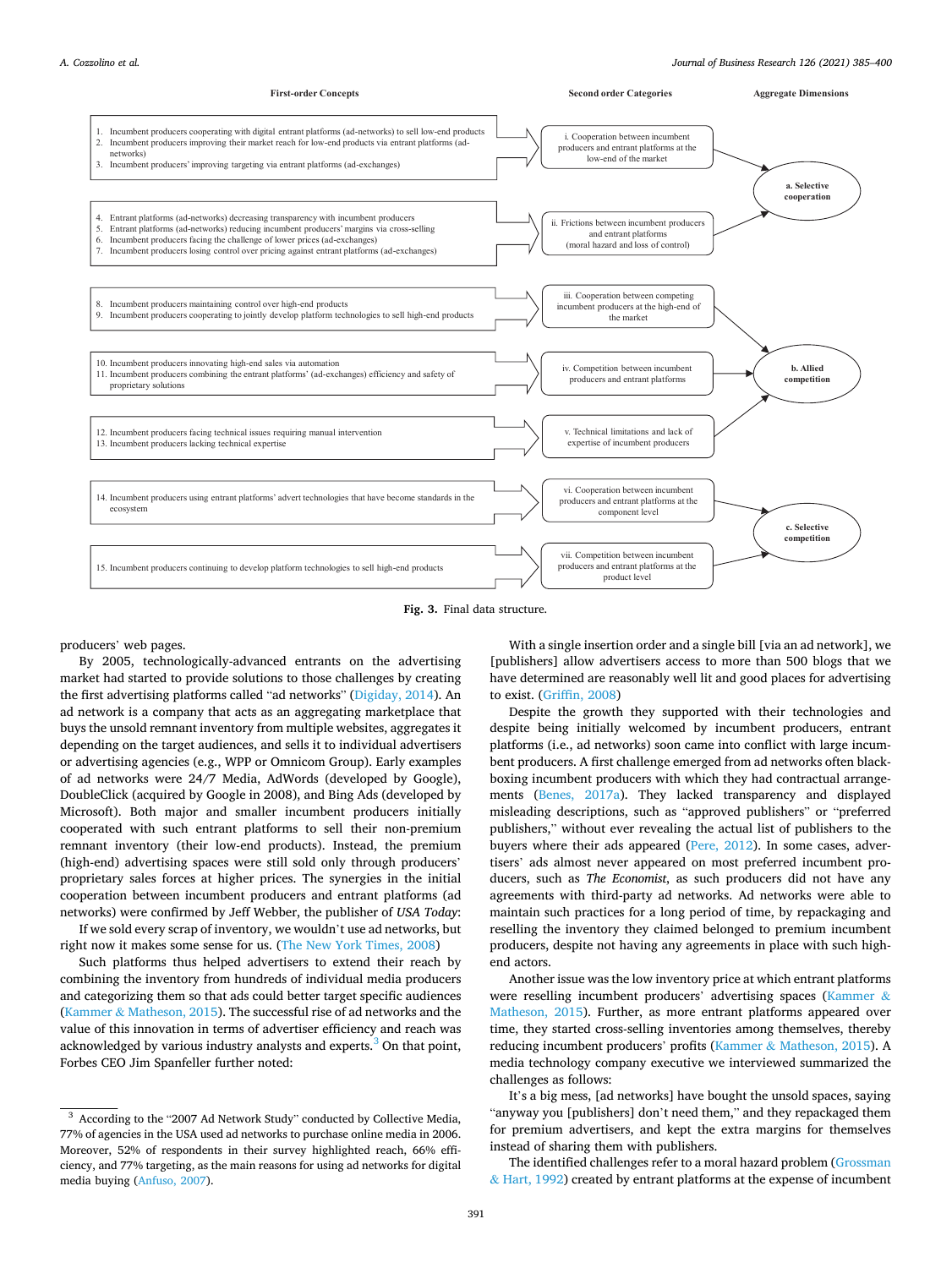#### **Table 2**

Data supporting the emerged themes.

*Cooperation between incumbent producers and entrant platforms at the* 

*low-end of the market* 

Second-order themes Representative quotes

| Frictions between incumbent producers |  |  |  |
|---------------------------------------|--|--|--|
| and entrant platforms (moral hazard   |  |  |  |
| and loss of control)                  |  |  |  |

*Cooperation between competing incumbent producers at the high-end of the market* 

*Competition between incumbent producers and entrant platforms* 

- "I believe reach and efficiency are definitely two of the selling points for (ad) networks in general" (Tom Hespos, CEO of Underscore Marketing, quoted in Anfuso, 2007)
- "By bringing publishers and advertisers together in an open marketplace in which prices are set in a real-time auction, the Ad Exchange enables display ads and ad space to be allocated much more efficiently. This improves returns for advertisers and enables publishers to get the most value out of their online content" (Neal Mohan, VP of product management, quoted in Clifford-Marsh, 2009)
- "Ten years ago you would never have had the information technology cheap enough to do these transactions" (Mike Driscoll, Head of Metamarkets, quoted in The Economist, 2014b)
- "Real-time bidding has "hammered" many upmarket publishers by reducing their prices" (Henry Blodget, CEO of Business Insider and Editor-in-Chief, quoted in The Economist, 2014a)
- "This has been an industry issue for some time, dating back before the advent of SSPs" (Jeffrey Hirsch, CMO of PubMatic, quoted in Benes, 2017a)
- "What matters the most is that they [adnetworks] get their [ad] impressions. As long as the traffic is real and the ads are being served to real people, it's never a problem" (Marc Goldberg, CEO of Trust Metrics, quoted in Silverman, Singer-Vine, & Vo, 2017)
- "GroupM is pushing towards RTB, Google is doing the same, everybody says 'Oh my God I have to do the same too!' but they [producers] don't really know what it is about, they get fooled" (Interviewed anonymous industry executive)
- "There's definitely a push to create more premium tiers of inventory. Publishers want to create those prestige brands [PMPs] because it's a path to secure audience and more money" (Paul Bannister, Executive VP of Café Media, quoted in Digiday, 2017)
- "PMPs arose during a time where it was the early days of programmatic, when ad quality and fraud were less effectively regulated in the open auction" (Ashley Wheeler, VP seller and accounts of Rubicon Project, quoted in Beeler, 2018)
- "Publishers including The New York Times, The Wall Street Journal and Time have set up private ad exchanges as a way to dip their toes into automation. More recently publishers have begun to automate their direct dealings with advertisers. Under these "programmatic direct" deals, a publisher's sales rep may negotiate an arrangement with an advertiser that includes top-tier inventory like home-page-takeover ads at a fixed price for a guaranteed number of impressions" (APEX's CEO, quoted in Chambers, 2015)
- "[Through PPMPs] Advertisers can reach audiences programmatically in real-time … [giving them] the scale and efficiencies of an open exchange with the

| Journal of Business Research 126 (2021) 385-400                                            |                                                                                                                                                                                                                                                                                                                                                                                                                                                                                                                                                                                                                                                                                                                                                                                                                                                                                          |  |
|--------------------------------------------------------------------------------------------|------------------------------------------------------------------------------------------------------------------------------------------------------------------------------------------------------------------------------------------------------------------------------------------------------------------------------------------------------------------------------------------------------------------------------------------------------------------------------------------------------------------------------------------------------------------------------------------------------------------------------------------------------------------------------------------------------------------------------------------------------------------------------------------------------------------------------------------------------------------------------------------|--|
| Table 2 (continued)                                                                        |                                                                                                                                                                                                                                                                                                                                                                                                                                                                                                                                                                                                                                                                                                                                                                                                                                                                                          |  |
| Second-order themes                                                                        | Representative quotes                                                                                                                                                                                                                                                                                                                                                                                                                                                                                                                                                                                                                                                                                                                                                                                                                                                                    |  |
| Technical limitations and lack of<br>expertise of incumbent producers                      | safety of a private exchange" (APEX's<br>CEO, quoted in Chambers, 2015)<br>• "When it works, it's beautiful. We're not<br>exchanging insertion orders or amending<br>them seven times a month. It's far<br>superior to how traditional deals are<br>done online. But we're not bulletproof<br>yet as an industry." (Pete Spande, Chief<br>Revenue Officer of Business Insider,<br>quoted in Bilton, 2014)<br>• "We should be able to trade every single<br>piece of inventory dynamically and we<br>can't. That's one thing we need to invest<br>in." (Hamish Nicklin, Chief Revenue                                                                                                                                                                                                                                                                                                     |  |
| Cooperation between incumbent<br>producers and entrant platforms at the<br>component level | Officer of Guardian, quoted in Gibson,<br>2019)<br>• "Today we are plugged in Google's<br>advertising tools because part of the flow<br>passes through them." (Interviewed<br>executive from the advertising subsidiary<br>of the newspaper La Repubblica)<br>• "That's why we broke away from the<br>traditional constraints of ad servers and<br>SSPs to build new programmatic<br>solutions directly into the product we<br>now call Ad Manager  [with features]<br>that help you maximize yield across<br>reservations, private marketplaces, and<br>the open auction" (Jonathan Bellack,<br>Director of product management for<br>publisher ad platforms of Google, quoted<br>in Marvin, 2016)                                                                                                                                                                                      |  |
| Competition between incumbent<br>producers and entrant platforms at the<br>product level   | • "We are working together to build a<br>better digital ecosystem for advertisers,<br>readers and publishers. The Ozone<br>Project is a response to the challenges we<br>all face and aims to facilitate the highest<br>standard of digital advertising and ensure<br>quality journalism and content continues<br>to be funded." (Hamish Nicklin, Chief<br>Revenue Officer of GNM, quoted in The<br>Guardian, 2018)<br>• "The best thing for us to do to compete<br>[against the major tech platforms] was to<br>get together and make an alliance, a<br>collaborative project where you bring<br>together all these old-school companies,<br>all of them have TV stations, newspapers<br>or radio, and build a platform where we<br>could address advertising, and probably<br>in the future, a paid-content wall."<br>(Nonio's steering committee member,<br>quoted in Veseling, 2019) |  |

producers—an issue that was clearly identifiable at least in the initial stage of the ecosystem's digital transformation. As a result, incumbent producers did not embrace entrant platforms (ad networks) in a stable manner due to frictions related to transparency and price. The manager of a large Italian media company that we interviewed explained the shortcomings of entrant platforms:

If you try to call Google, you will not get anyone responding. They send you a standardized monthly report with your revenues, but you cannot ask specific questions!

Interestingly, we found that platforms dynamically adapted to incumbents' concerns by improving their offers. To solve the transparency problem, entrant platforms developed and introduced a more advanced technological solution—"ad exchanges." While the transaction through the ad network occurred via agents and manual workflow, the new ad exchanges offered digital, machine-automated media buying, giving birth to what the industry defined as "programmatic media buying" (Adweek, 2013). The progression toward a digital and more technologically-advanced solution was explained by an executive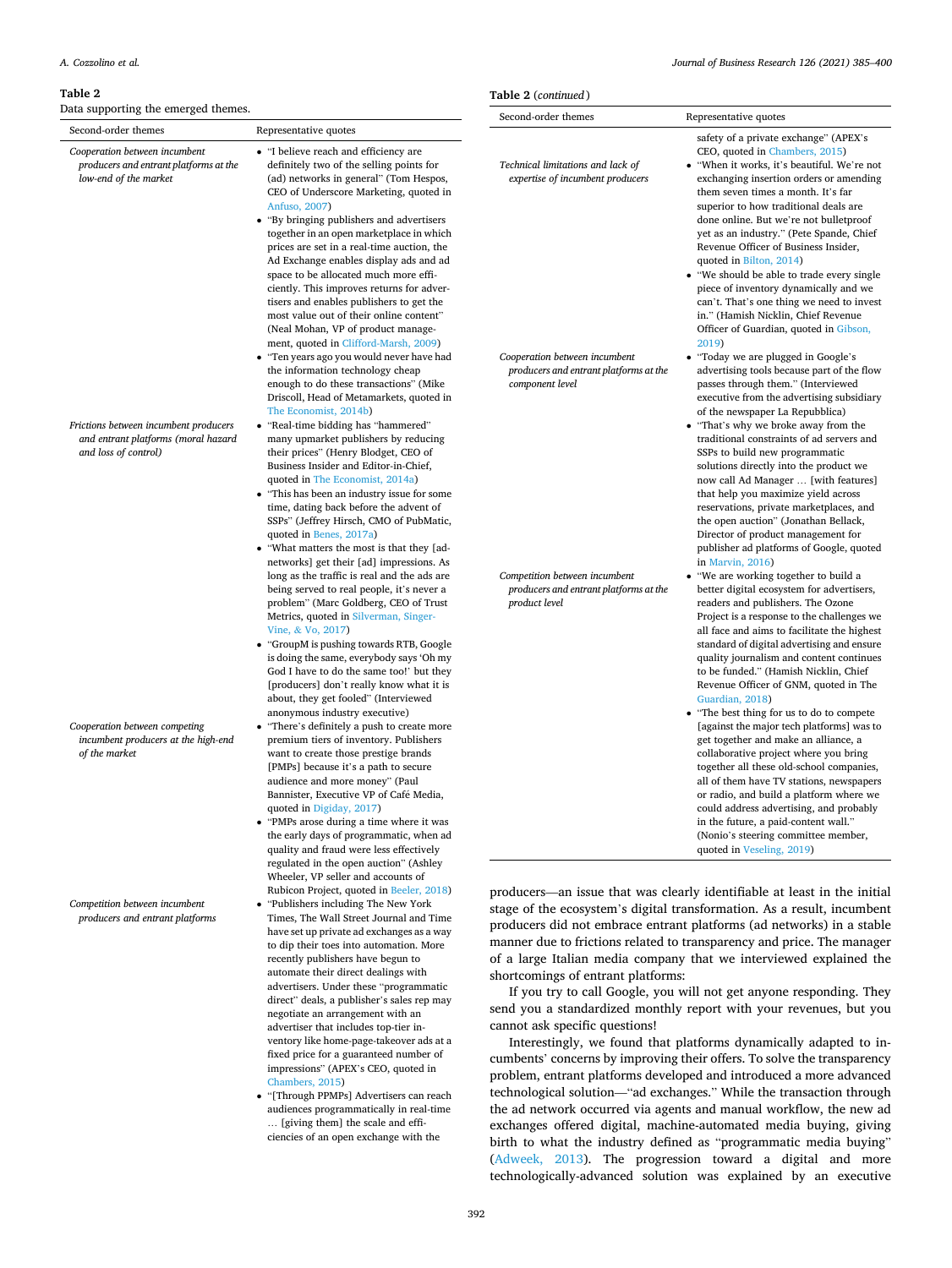working at an ad-tech network:

Today we are in a context where not only publishers have a strong identity crisis but also those who were working as simple aggregators on a manual basis of publishers' inventory, let's say the ad networks, haven't been able to evolve into a technological platform, and today they are in crisis, so much that almost all pure ad networks have disappeared and transformed in something new.

Ad exchanges allowed publishers and advertisers to buy and sell advertising space such as impressions through real-time auctions (The Guardian, 2015). Sellers made their audiences available on the platform, while buyers selected a specific audience and bid for it (Interactive Advertising Bureau, 2012). By doing so, the winner could basically expose the audience to the right ad, at the right time. Advertisers used additional demand-side platforms to connect to an ad exchange, while publishers made their inventory available through supply-side platforms which allowed them to connect to multiple ad exchanges. Hence, the rise of the ad exchange entrant platform—a system that still works today—was an important milestone in the emergence of a more complex ecosystem for digital advertising. Examples of successful ad exchanges are Right Media by Yahoo, DoubleClick by Google, and OpenX. The realtime automation and efficiency of the new entrant platforms (ad exchanges) attracted incumbent producers' cooperation, as confirmed by Rajeev Goel, founder of PubMatic:

Using data, programmatic advertising can be much more targeted and relevant. If you're a publisher, we can, within 100 ms, sell space on your website to thousands of different advertisers. (The Business Times, 2014)

The efficiency mechanism was also confirmed by The Economist (2014a), which mentioned that ad exchanges made it easier and less costly for advertisers to discover specific audiences, thereby reducing the effectiveness of the once vital aggregation role of ad networks.

However, tensions emerged regarding the lower revenues per impression and the incumbent producers losing control over pricing (The Economist, 2014b). The growth in programmatic buying in fact led to a decrease in advertising prices, since advertising spaces were sold more cheaply on ad exchanges, causing a reduction in margins for incumbent producers, as noted by Brendan Hughes, the Chief Digital Officer at Independent News and Media (INM):

In some cases, for every euro spent by company advertising on its online platforms only 0.40 (Euro cents) goes to INM. The rest falls into a black hole. (The Times, 2017)

Interestingly, even in the case of ad exchanges, upmarket incumbent producers gradually diverted from cooperating with those digital entrant platforms because they felt threatened by a price reduction in their premium ads.

At the same time, automation also led to an abundance of what was considered "toxic" or "random" inventory, either because it came from obscure providers, or because it constituted odd advertising which was systematically relegated to peripheral areas (e.g., the very bottom of web pages) of premium incumbent producers' websites, thus commoditizing media buying (Gold, 2007; Shields, 2011). Karpinski (2010) also mentions that challenge and points out that entrant platforms (ad exchanges) provided the opportunity to monetize the unsold inventory, but lowered the cost per impression and decreased brand value—a major threat for elite incumbent producers. Speaking about the commoditization of digital media and the increasing competitive pressure exerted by ad exchanges, David Pemsel, CEO of *The Guardian*, stated:

There are some pretty terrible practices within the programmatic advertising space, and it is unclear how much money is lost in the flow between the client paying for an ad and the news outlet that has created the audience (Financial Times, 2019).

In sum, in phase 1, we noticed that incumbent producers initially cooperate with new distributive platforms to commercialize their lowend products (especially if unsold otherwise), but such cooperation can expose an incumbent producer to frictions related to moral hazard (e.g., lack of transparency) and loss of control (e.g., lower pricing).

### *4.2. Phase 2: Allied competition*

The second phase depicts an environment in which incumbent producers start competing with entrant platforms after realizing, in phase 1, the possible downsides of cooperating with them. Our data show that incumbent producers in phase 2 compete with entrant platforms to defend their more valuable high-end products and ally among themselves to develop proprietary platforms. The dynamic in phase 2 is one of allied competition. It takes place because all incumbent producers can envision, by phase 2, that the challenges experienced in phase 1 with their low-end products could affect over time their high-end premium market.

Around 2011, the lack of transparency and price commoditization challenges faced with entrant platforms induced incumbent producers to start competing with entrant platforms by creating their own private marketplaces for high-end advertising products. Large incumbent producers such as The New York Times Company, Condè Nast, Tribune Media, and Gannett, and technology providers such as MediaMath engaged in the formation of private marketplaces through which to sell their ads (Digiday, 2017). At the very beginning, those were manuallyoperated, but were soon upgraded into programmatic technologies. Such private marketplaces were closed ad exchanges, resembling an exclusive "by-invitation-only" circle created by single incumbent producers, through alliances with technology partners, to sell their premium inventory at higher prices while providing superior quality assurance (Chen,  $2017$ ).<sup>4</sup> When asked about the drivers behind the formation of private marketplaces, a media technology industry executive we interviewed observed that:

Now we are seeing the birth of restricted SSPs (supply-side platforms), the private exchange, which is the premium's answer to the aggregation of the long tail (…) Premium publishers don't want to enter the open market because they don't want to lose control over prices, volumes and advertisers (…) In reality, publishers said: I don't want to give my inventory to Google, let's respond with a local consortium.

Promotion by those private marketplaces embedded an appealing value proposition that provided an ideal match between advertisers' requests for premium inventory bidding with incumbent producers' need to target their high-end advertising inventory at premium advertising buyers (LaRue, 2017b). That shift was described as a "turning point" by Lori Tavoularis, the managing director of revenue partnerships for Tribune, a leading American publishing company, who explained the benefit of private marketplaces:

Prior to the construct of a private marketplace, it was very difficult for the buy side to identify that premium inventory they were looking for. Going to a private marketplace definitely increased the amount of conversations and business we were doing with agency trading desks and with agencies. (Moses, 2014)

Incumbent producers fought back against entrant platforms to offer their inventory to a selected group of buyers and charge more for ads that appeared next to their best content (Digiday, 2017). The reason for incumbent producers forming and investing in those private marketplaces was also highlighted by Mark Coad, CEO of PHD Media, who, when commenting on the reasons behind their growth, noted:

I think in a way they have to form their own exchanges. They'll either do it within their own environments or someone will do it for them, and I don't see any other marketplace any differently. If you look at the stock exchange, I don't go to a stock exchange to buy certain mining shares

<sup>4</sup> Private marketplaces required a membership card known as deal ID, a unique number for automated ad buying that matched buyers and sellers based on a pre-negotiated criterion (Morrissey, 2014). The negotiated terms could be the minimum bid price, section of the site, placement on the page, etc. As soon as those terms were agreed between the buyer and seller, the publisher created a deal ID through SSP and passed it manually to the buyer they had inserted into demand-side platforms (LaRue, 2017a).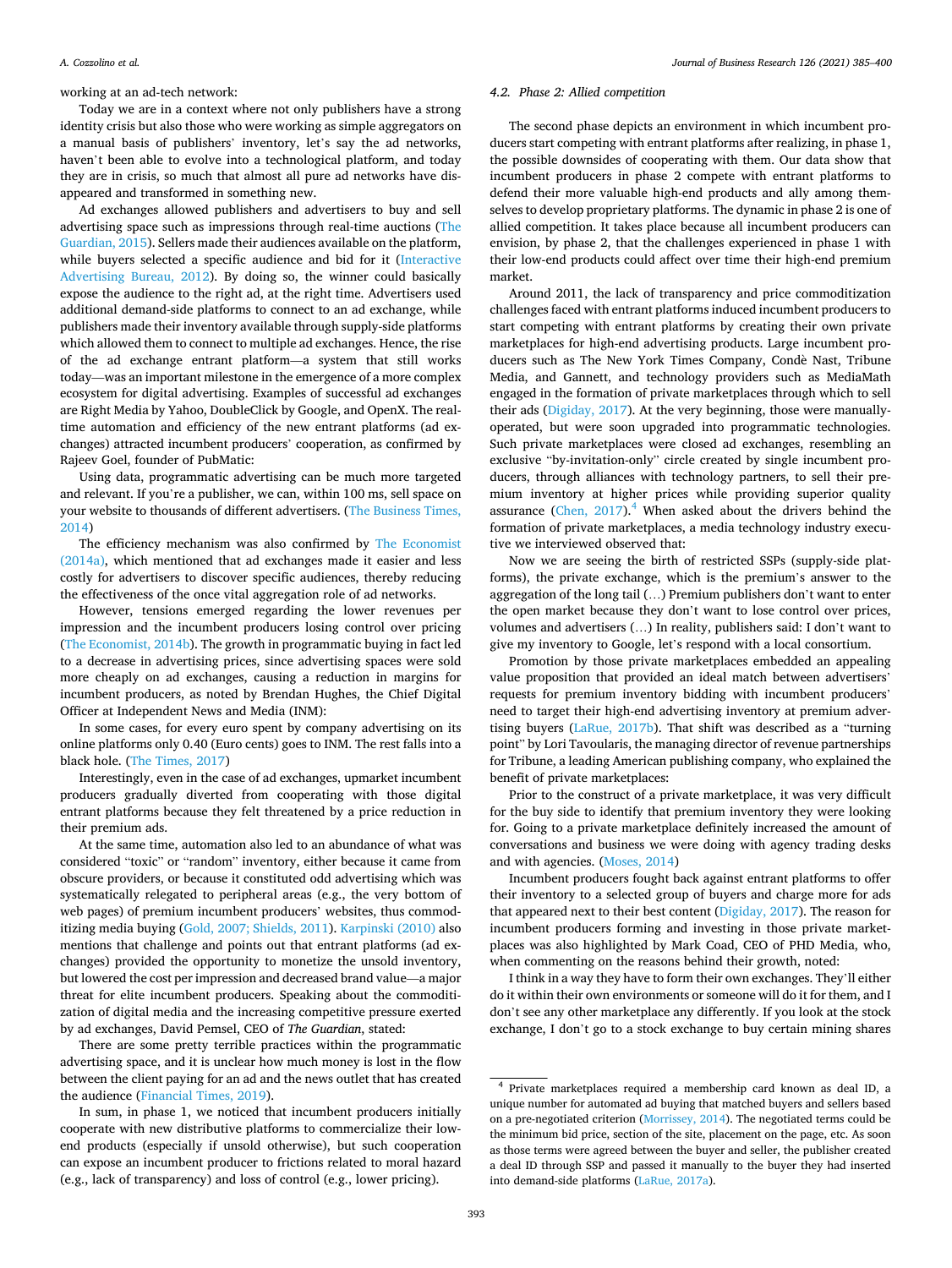and go to another one to buy my retail stocks and another one to buy my manufacturing stocks. There is a massive consolidation where someone owns the entire interface. It might be three to five years, but someone is going to own the exchange. (Australian Financial Review, 2015)

The competition of incumbent producers with entrant platforms was a form of protection of their business models and revenue sources. The more intense the competition with entrant platforms, the closer was the cooperation to develop the private marketplaces between incumbent producers (see feedback-loop in phase 2, Fig. 4). Through tighter control on premium (high-end) inventory, producers would be able to obtain higher revenues per impression and secure audiences (Digiday, 2017). Incumbent producers, however, faced some challenges with the formation of private marketplaces, such as technology compatibility, insufficient inventory, and data leakage. They also often experienced integration problems between their supply-side platforms and buyers' demand-side platforms which prevented the deals from happening (Bilton, 2014). Not surprisingly, incumbent producers described the lack of technology or uneven technological proficiency across parties as the private marketplaces' biggest challenge.

The private marketplace manual component, which required staff to fix issues and discrepancies, indicated that workflow was not fully efficient and automated, but rather a mix between programmatic and human (Digiday, 2014). An insufficient inventory problem was also associated with technological incompatibility. Several programmatic executives, such as Charlie Fiordalis of Media Storm, referred to the mismatching of incumbent producers' and advertisers' first-party data, or excessive data overlays on the demand- and sell-side, as causes of the reduced scale of available inventory:

Sometimes there is not enough inventory for us to bid, especially when we run campaigns in a very short period of time. In that case, we need to be good friends with the publisher and say "Can you please prioritize our deal ID and clear our X impressions in the following three days?" It does take some manual work. (as quoted in Chen, 2017)

To avoid the aforementioned challenges and compete effectively with entrant platforms, incumbent producers developed technological solutions that preserved their high-end inventory through technological innovation (in our setting, automation). Such marketplaces were known as "premium programmatic" marketplaces, also referred to as "programmatic direct" (Adweek, 2013). The mechanism that led incumbent producers to create premium programmatic marketplaces was the

optimization of the audience buying process that traditional private marketplaces lacked.

One of the drivers leading incumbent producers in several countries worldwide to coalesce and create premium programmatic marketplaces was the incentive to compete with the open ad exchanges created by disruptive entrants such as Google and Facebook. The Australian Premium Advertising Exchange (APEX), an ad exchange platform created in 2015 by publishers Mi9 and Fairfax Media, with AppNexus as a technological partner, exemplified incumbent producers' willingness to match and scale the capabilities of disruptive entrants. Similar initiatives involved Kiwi Premium Advertising Exchange (KPEX) in New Zealand and the Pangaea Alliance in the UK, whose members included the *Financial Times*, *The Guardian*, and Reuters. The APEX CEO described premium programmatic marketplaces as platforms "where advertisers can reach audiences programmatically in real time" giving them "the scale and efficiencies of an open exchange with the safety of a private exchange" (Chambers, 2015). One KPEX platform executive explained the benefits for incumbent producers of creating a premium private exchange:

Publishers worldwide are wrestling with similar issues particularly in the face of very dominant organizations like Google and Facebook, so what we've seen in different markets worldwide is a coming together of traditional competitors. It [KPEX] offers the efficiency of real-time bidding but with the security of knowing that your brand is going to pop up in very trusted premium sites with brand-safe premium content. (The New Zealand Herald, 2015)

However, the technical limitations and lack of expertise of incumbent producers were evident in this second phase. Jarrod Dicker, the Vice President of commercial technology and development at *The Washington Post*, noted:

We know that not every publisher might have that expertise, or may not necessarily be staffed to understand what they should be doing in this space. We're trying to alleviate all of that, and we're able to tie it into a lot of tools that make for a seamless process. (Wodinsky, 2019)

In sum, we highlighted that in phase 2 incumbent producers jointly compete with platforms to commercialize their high-end products and develop proprietary platforms, after noting the challenges of selective cooperation in phase 1 for their low-end products. We refer to the dynamic in phase 2 as allied competition. However, incumbent producers also encounter technical limitations and a lack of expertise, thereby



 $---$ Feedback loops

**Fig. 4.** Process of incumbent producers' responses to digital platforms entrants.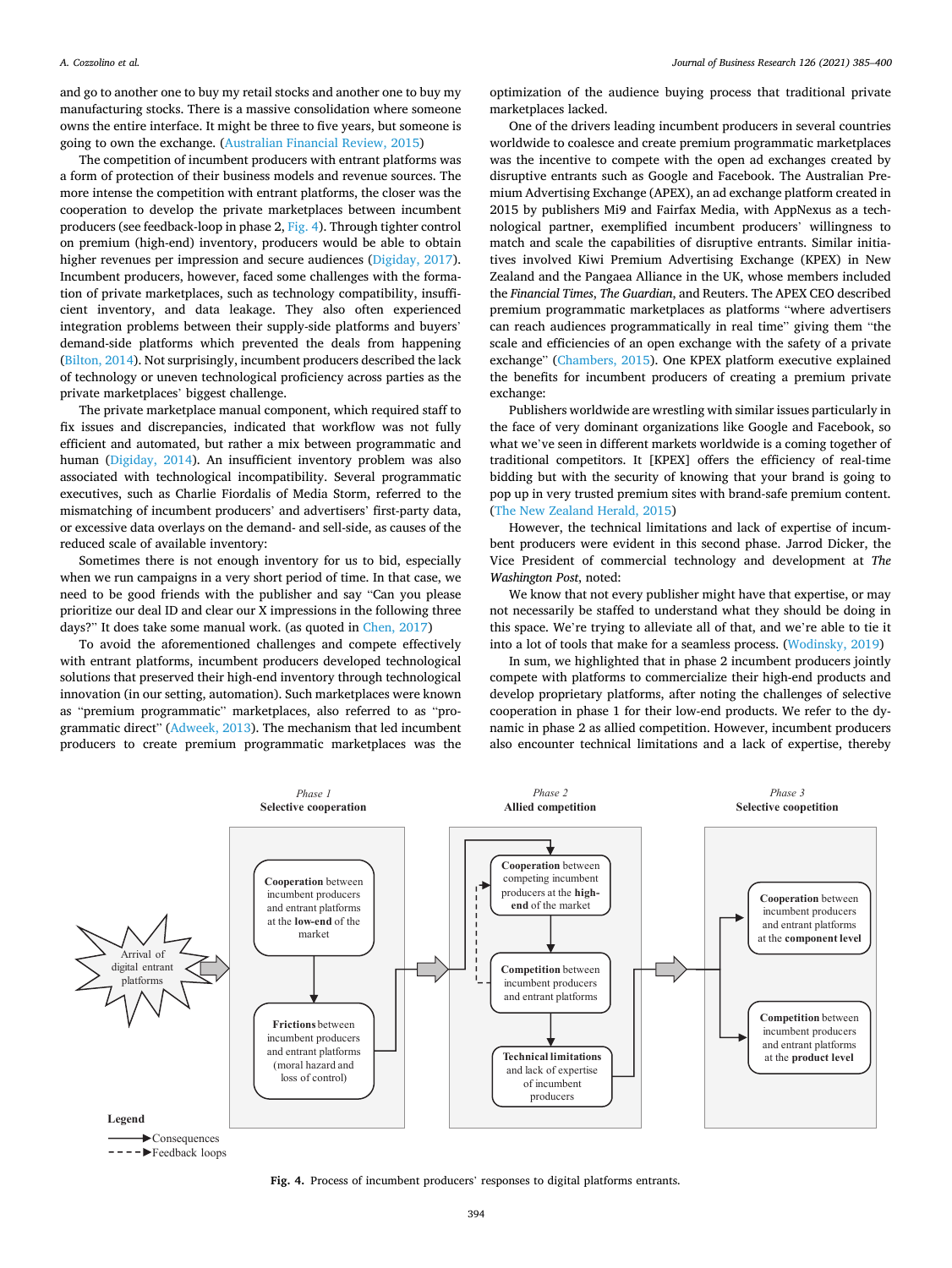leading to the dynamics illustrated in phase 3.

#### *4.3. Phase 3: Selective coopetition*

In the third phase, as a new ecosystem is consolidated, incumbent producers start to cooperate at the component level with entrant platforms which are becoming de-facto standards, as the incumbents need to use the new technological bottlenecks. At the same time, incumbent producers continue to compete with entrant platforms at the product level by continuing to develop producers' proprietary platforms. We define the simultaneous presence of both competition and cooperation that characterizes phase 3 as selective coopetition. Our analysis reveals that incumbent producers compete at the product level (e.g., advertising spaces) with entrant platforms while they cooperate with them at the component level (e.g., technological tools) by utilizing their complementary technologies in the ecosystem.

By around 2017, some of the entrant platforms' superior technologies in online advertising became standard solutions in the ecosystem. Ad tools such as ad servers' programmatic platforms and bad-ad detectors developed by entrant platforms such as Google, OpenX, and Ad Lightning became central across all players engaged in digital advertising. As a consequence, incumbent producers started to form partnerships with those component vendors. As explained by a comScore top 100 publisher, incumbent producers had little incentive to invest in the creation of their own ad server:

Could we make our own server? The rep asked. "Hell yeah", we could. But it is a volatile business that I don't want to be a part of. I'll leave ad serving to Google. (Benes, 2017b)

The role of entrant platforms (component vendors) as relevant partners in the ecosystem is further strengthened by their ability to improve quality control over incumbent producers operating on a specific exchange, as noted by John Murphy, VP of OpenX's Marketplace Quality:

We're very strict with the kinds of publishers which operate on the exchange. We reject 30 to 40 per cent of the domains which apply. And once you're through the door, any traffic from a publisher goes through our real-time traffic quality platform, which determines whether that traffic is real or misinterpreted (City A.M., 2016)

Industry analysts also highlighted the increased use of ad technological components by upmarket publishers and agencies. A study by Industry Index of 75,000 US publishers revealed that 63% of those publishers were using between 51 and 150 technologies on their websites, including exchanges, yield optimization tools, and supply-side platforms, whereas only 2% had fewer than six technologies installed (Shaevitz, 2018).

Incumbent producers were found to use Google Ad Manager, an ad server that helped incumbent producers in yield management, with tasks aimed at optimizing the matching between ad buyers and sellers to maximize sales. Ad servers also allowed incumbent producers to sell inventory via private programmatic marketplace or through guaranteed deals which detected ad fraud (Behera, 2019). Another example of selective coopetition is the use of Nativo's ad server by more than 500 major UK and US incumbent producers, such as The Philadelphia Inquirer and Tribune Publishing. Nativo's technology presented producers with numerous benefits, such as support across various advertising formats, yield optimization through direct campaigns and open auctions, and data analytics.

The increased collaboration between large Italian incumbent producers and Google since 2017 is another example. The role of entrant platforms as de-facto standards was further confirmed during our interview with a former executive of *La Repubblica*'s holding company, GEDI Gruppo Editoriale, who noted:

We have already entered in phase three of the evolution. After a period when publishers tried to develop their own private exchanges, now they use most of the technologies developed by these giants. (Anonymous executive at *La Repubblica*).

Interestingly, incumbent producers maintained their competitive strategy against platforms at the product level by continuing to invest in their private programmatic marketplaces in phase 3. By developing their private ad exchanges, incumbent producers offered a premium inventory of high-end advertising space to advertisers, thus maintaining control and simplifying purchasing processes for their clients while guaranteeing a fraud-free and transparent marketplace. In 2018, three of the UK's most prominent producers, *The Guardian News and Media*, *The Telegraph*, and *News UK*, launched the Ozone Project, a programmatic premium platform to serve advertisers privately in a transparent and brand-safe manner (The Guardian, 2018). In Germany, the four biggest publishing houses formed an advertising alliance to create a joint technical infrastructure to compete with entrants' disruptive platforms (Davies, 2019). A similar incumbent producer alliance, Project Nonio, was created by the six largest Portuguese media companies in 2017 as an alternative ad platform to fight the dominance of entrant platforms such as Google and Facebook (Southern, 2019). When talking about the benefits of the Pangaea Alliance, which was launched in 2015 as a single programmatic solution offering advertisers the ability to access inventory across a group of renowned incumbent producers, Tim Gentry, global revenue director at *The Guardian News and Media*, noted:

On our own at the Guardian we have 43 million monthly unique users. The alliance had a combined audience of 110 million, making it more comparable to high-traffic social media sites. It means we're starting to knock on the doors of sites and brands like Twitter, which has 183 million users by the same measure (quoted in the Financial Times, 2015).

In sum, we posit that incumbent producers in phase 3 cooperate at the component level with platforms by using some of their superior technologies in the ecosystem. At the same time, they compete at the product level with entrant platforms to commercialize their high-end products directly. We have labeled this strategy of simultaneous cooperation and competition at different levels as selective coopetition.

#### **5. Discussion and conclusion**

This study aimed at providing an answer to an important question: *How do incumbent producers adapt to the rise of new platform-based ecosystems, and how does the adaptation process evolve as an ecosystem matures by becoming increasingly digitalized?* To respond to this question, we investigated the global digital advertising ecosystem (2005–2019) in which incumbent producers were confronted with digital entrant platforms that progressively dominated the ecosystem. Given the novelty of the phenomenon and the relative scarcity of studies, we conducted an inductive longitudinal study to achieve a better theoretical understanding. Our findings indicate that the adaptation process by incumbents is characterized by specific incumbent-challenger dynamics that evolve through three phases: (1) selective cooperation; (2) allied competition; (3) selective coopetition. Moreover, those phases progressively involve products and technological components. By building on our coding and empirical narrative, Fig. 4 provides a graphical representation of the incumbents' adaptation process to platform entrants in new digital ecosystems. In the following paragraph, we offer important theoretical reflections and implications related to the three phases. Following Zimmermann, Raisch, & Birkinshaw (2015), we present these theoretical implications through formal observations, which help to crystalize the contribution and generalizability of our findings.

In the early stage of the emergence of a platform-based ecosystem (phase 1), incumbent producers cooperate with entrant platforms (ad networks and ad exchanges in our setting) to commercialize incumbents' low-end products. The mechanism inducing cooperation is the incumbents' desire to commercialize their less valuable and often remnant inventories through entrant platforms to achieve a broader distribution. At the same time, entrant platforms can take advantage of their central position in the ecosystem by not being transparent and fair regarding the pricing and sale of incumbent producers' products. The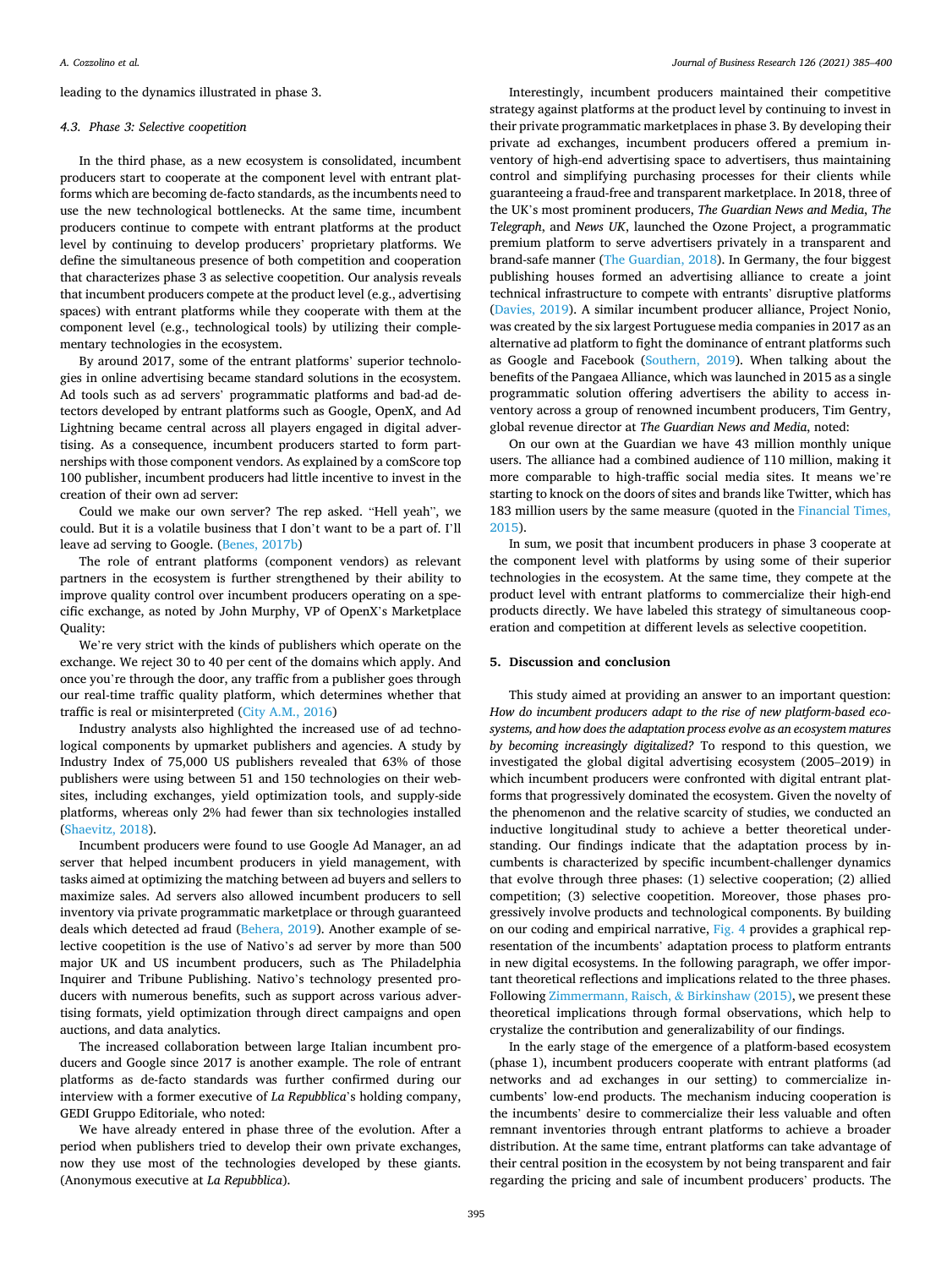moral hazard (Grossman  $&$  Hart, 1992) represented by entrant platforms induces incumbent producers to opt for selective cooperation, whereby they limit their cooperation to their low-end products. We summarize this finding in our first observation.

OBSERVATION 1. *In the early stages of a platform-based ecosystem, incumbent producers cooperate with entrant platforms to commercialize their low-end products. As entrant platforms can take advantage of their central position in the ecosystem to behave opportunistically, incumbent producers limit their cooperation with entrants to a selective cooperation on low-end products only.* 

In phase 2, incumbent producers are likely to change their response from cooperation to competition as an effect of the selective cooperation strategy described in phase 1. We observed that incumbent producers ally themselves to compete with entrant platforms in what we define as allied competition. The reason is that incumbent producers have already experienced the possible downside of cooperating with entrant platforms during phase 1, and they now envision similar challenges for their most valuable high-end products. Therefore, incumbent producers collaborate among themselves to develop proprietary platforms (Cozzolino & Rothaermel, 2018) so as to retain their premium high-end products for direct commercialization—instead of relying on entrant platforms' commercial solutions. That approach effectively puts those incumbent producers in competition with the leading entrant platforms in an ecosystem that would otherwise commercialize even the incumbent producers' high-end products. Therefore, a differentiation strategy adopted by incumbent producers for their premium products (Porter, 1980) may induce them, in the setting of emerging ecosystems, to try to match the offering of leading entrant platforms within it. We named the strategy in phase 2 allied competition. Thus, we can expect that:

OBSERVATION 2. *To avoid the moral hazard and opportunism experienced in their low-end market during collaboration with entrant platforms, incumbent producers collaborate between themselves to commercialize their high-end products. Such new cooperation helps incumbents to develop proprietary platforms for their high-end products, rather than using entrant platforms' solutions*.

In phase 3, incumbent producers need to adopt the entrant platforms' technological components that have become industry standards and/or bottlenecks in the (now mature) ecosystem (Hannah & Eisenhardt, 2018). Therefore, incumbent producers are forced to cooperate at the component level with entrant platforms by using their technologies. At the same time, incumbent producers in phase 3 continue to compete at the product level with entrant platforms by developing their own platforms to commercialize their high-end products directly. Thus, we expect the following:

OBSERVATION 3. *When a platform-based ecosystem matures, incumbent producers are more likely to accept cooperation with new entrant platforms that control a technological component of the ecosystem, but they still compete with entrant platforms at the product level for proprietary commercialization of their high-end products.* 

#### *5.1. Theoretical implications*

The major contribution of the study relates to advancing a novel process model depicting the changes in cooperative and competitive strategies over time between incumbent producers and entrant platforms during the formation of a digital, platform-based ecosystem. The process model contributes to multiple literatures, including incumbent adaptation, platform-based ecosystems, competition and cooperation, and business models.

#### *5.1.1. Incumbent adaptation to platform-based ecosystems*

Our findings expand the incumbent adaptation literature, which has traditionally focused on non-platform-based technological changes (e.g., cement, airlines, computers, photography, drugs) (Christensen, 1997; Henderson & Clark, 1990; Sosa, 2011; Tushman & Anderson, 1986). Although that literature has been fruitful in explaining incumbents'

failures (e.g., Tripsas & Gavetti, 2000), reaction strategies (e.g., O'Reilly & Tushman, 2008), and incumbent-entrant dynamics (e.g., Christensen & Bower, 1996), some of its findings need to be integrated when considering disruptions from platform-based ecosystems. For instance, Christensen's model of disruptive innovation indicates that incumbents ignore entrant competition in the lower-end market. We integrate that finding by showing that incumbents do not always ignore entrants at the low-end but rather can collaborate with them for commercialization purposes when entrants are platforms in a new ecosystem. Our model suggests that incumbent producers compete with entrant platforms only in a later phase when they envision a potential attack on their high-end market. Moreover, the reaction strategy is different from the type of cooperation seen in most incumbent adaptation studies. In contrast to some common evidence of vertical cooperation between incumbents and entrants (e.g., Pisano, 1990), we found that incumbent adaptation to digital platforms may require cooperation between incumbents against entrants (allied competition).

Our empirical evidence corroborates a recent theoretical tenet advanced by Cozzolino and Rothaermel (2018), according to whom incumbents cooperate among themselves when they all face complementary-asset discontinuities. Our contribution complements those authors' work by showing that incumbent producers cooperate to avoid the propagation of entrant platform challenges from "low-end" to "high-end" products. Therefore, our addition is the key dimension of low-end versus high-end products in explaining such dynamics. We posit, in fact, that segmenting the market may provide insights into competitive dynamics that were not previously considered.

Finally, our process model provides a multi-level appreciation of competitive dynamics in platform ecosystems: (1) high-end versus lowend products, but also (2) products versus technological components (as seen in phase 3). That is a novel and compelling contribution as, to date, the literature on incumbent adaptation has rarely described multi-level dynamic responses. A recent exception is Ozcan and Hannah (2020), who examined the online advertising industry, but from the perspective of advertising agencies dealing with digital suppliers. While they found that advertising agencies needed to reconfigure their supplier ecosystems to incorporate new disruptive technologies, our contribution provides an appreciation of cooperation and competition processes at different levels, through which incumbents can fit into a new platformbased ecosystem.

#### *5.1.2. Platform ecosystems, competition, and cooperation*

This paper also contributes to the platform ecosystems literature (e. g., Gawer & Cusumano, 2014; Snihur, Thomas, & Burgelman, 2018; Tiwana et al., 2010) and related competition and cooperation studies (e. g., Bacon, Williams, & Davies, 2019; Gnyawali & Park, 2011; Padula & Dagnino, 2007). A central argument of the platform ecosystems literature is that technological evolution in interdependency situations stimulates competition and cooperation (Gawer, 2014; Hannah & Eisenhardt, 2018), and that platform owners need to balance their business and technological decisions not to discourage complementors (Parker & Van Alstyne, 2018; Zhu & Liu, 2018). We also found that in the specific case of incumbent producers adapting to a new ecosystem it is necessary to control some technological components on which to compete while allowing complementors to develop components that enhance ecosystem functionality. For instance, our model reveals that incumbent producers can jointly control some proprietary platforms (through allied cooperation) but then use the new bottleneck components of the ecosystem (through selective coopetition). Our study characterizes those dynamics, which are important for the platform literature (e.g., Ansari et al., 2016; Parker & Van Alstyne, 2018), by adopting the unique perspective of incumbent producers. Our data reveal that a multi-level and temporal approach of three different competition and cooperation strategies can be necessary for an incumbent producer to balance the positive and negative interdependencies with an ecosystem's key actors. This finding extends previous studies in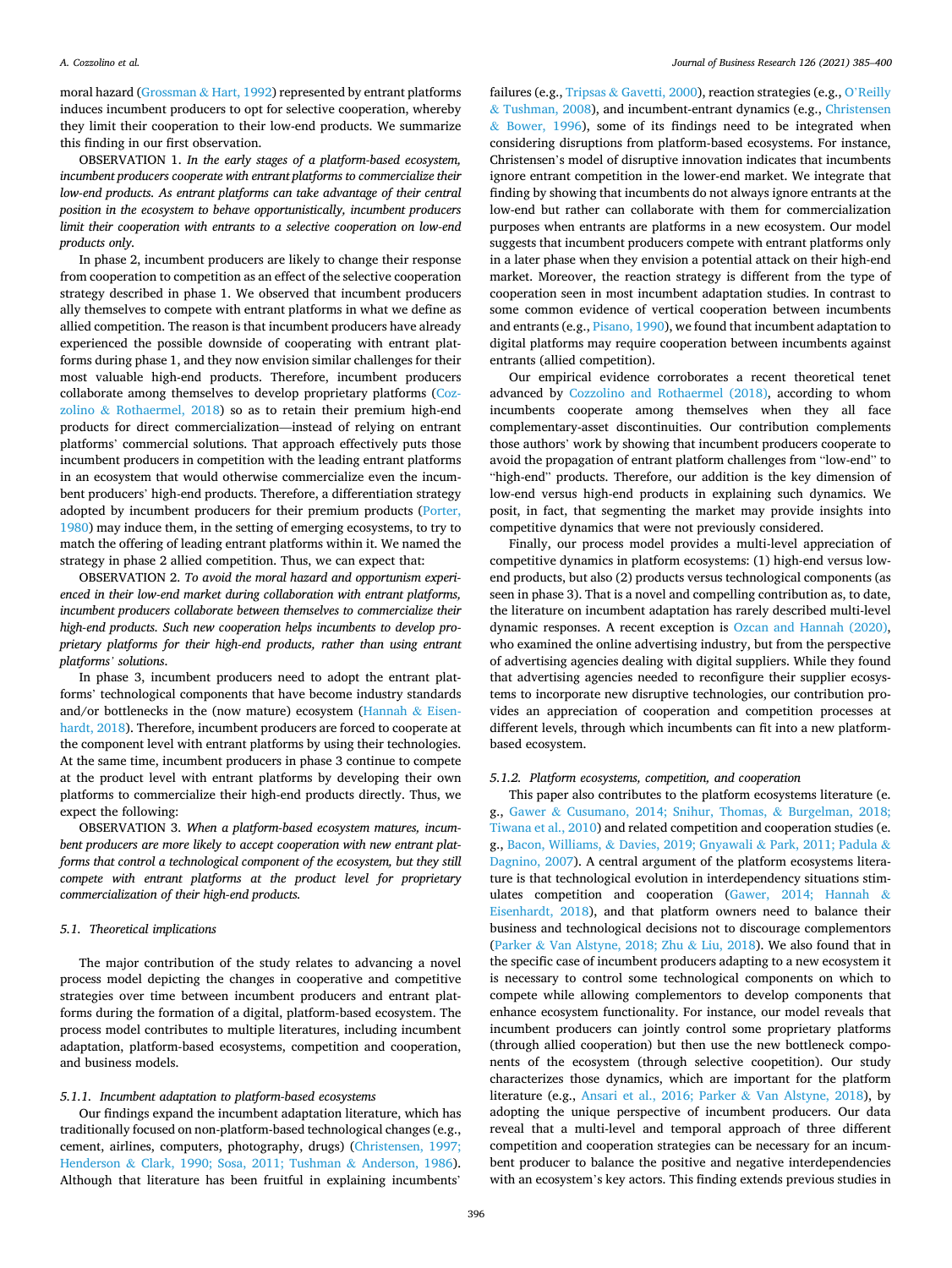the coopetition literature that focused on the intertemporal variance of firms' relational ties (e.g., from competition to cooperation to coopetition) while keeping the roles (e.g., producers, platform owners) stable (e.g., Gnyawali & Park, 2011; Hannah & Eisenhardt, 2018). In fact, we tracked variations of competitive roles (e.g., incumbent producers also becoming joint platform owners), relationships, and business models (i. e., brick-and-mortar versus digital).

The characterization of the three strategies is another main contribution of this study. The observed response by incumbent producers to entrant platforms' opportunistic behavior was named selective cooperation. We show that incumbents can limit the cooperation to only their less valuable low-end products when platforms abuse their orchestrating position in an ecosystem (Parida et al., 2019). That selective cooperation strategy contributes to the discourse on the instability of alliances (e.g., Das & Teng, 2000) and to a more fine-grained understanding of cooperation between firms.

The allied competition strategy adds theoretical nuance related to the commercialization of high-end products by incumbents in platformbased ecosystems. Further, the selective coopetition finding is an ecosystem strategy that prior research has not fully unpacked. While scholars have recently observed the need to turn to "coopetition" over time after the downsides of cooperation and competition alone become apparent (Ansari et al., 2016), our contribution characterizes the product and component levels at which coopetition takes place. These findings also integrate current evidence on the role of bottlenecks (Hannah & Eisenhardt, 2018) and components (Adner, 2012) in ecosystems.

#### *5.1.3. Platforms and business models*

This paper also contributes to the conversation on business model innovation (Corbo, 2017; Foss & Saebi, 2017) by providing a detailed process explaining the nuanced phases through which incumbents can adapt their business models to a new ecosystem (e.g., Cozzolino et al., 2018). In our empirical context, we examined media publishers that traditionally used a multi-sided markets business model, which is effectively equivalent to platforms, insofar as they engage with multiple customer groups and monetize their interactions (Nucciarelli et al., 2017). Business model literature has specifically called for a better understanding of business models and technological innovation as distinct yet related drivers of competitive advantage (Baden-Fuller & Haefliger, 2013). Empirically, to identify whether competition and performance are driven by technology or business model choices, one should keep one aspect constant and examine variance in the other. In our setting, as both incumbents (content producers) and new entrants (advertising platforms) rely on multi-sided business models, we were able to focus on the technological implications for competition.

Prior research has addressed cases where companies, particularly digital-born new entrants, cater to different customer segments in a business model portfolio (e.g., Ahuja & Novelli, 2016; Aversa, Haefliger, & Reza, 2017; Aversa & Guillotin, 2018). Through business model servitization (Visnjic, Wiengarten, & Neely, 2016), for instance, firms engage with several customer groups. In more recent work, Aversa et al. (2020) show how Amazon's business model portfolio disrupted traditional retailers by delivering a set of services through the same website. Our work complements that emerging stream of research by suggesting two noteworthy points. First, we extend recent studies on business model adaptation (e.g., Cozzolino et al., 2018) by showing that digital transformation allows incumbents to diversify their traditional, servitized business model for premium customers by adding an automated digital business model for lower-end customers. Second, we contribute to the emerging literature on digital transformation (Cennamo, Dagnino, Di Minin, & Lanzolla, 2020) by showing how increasing the engagement with digital technologies sets organizations on transformational paths, which might further develop the incumbents' business model, for example, by connecting them to an ecosystem of different actors, where their portfolio needs to be integrated with those of key

complementors—such as the entrant platforms—which are competitors within other segments.

### *5.2. Implications for practice*

Our findings have noteworthy implications for incumbent producers' strategies in response to entrant platforms shaping new business ecosystems. Our three-phased process framework can help the managers of incumbent firms to form a better assessment of the appropriate timing of their choices with respect to the trade-off between cooperation and competition with challenging entrants. In doing so, incumbents can reap the benefits of cooperating with entrant platforms on their lower-end products (i.e., the long tail), as long as they are able to protect and preserve control over their high-end products. If their premium offering is threatened by entrant platforms, as is likely as entrants acquire more industry knowledge and consolidate their position over time, incumbents may coalesce and compete by developing their own platform solutions. That is the case with the Pangaea Alliance, whose members include core industry players such as *the Financial Times*, *The Guardian*, and Reuters. Incumbent producers may eventually opt for a hybrid strategy by competing with entrant platforms at the product level, while cooperating with them on the technological level by using some of their technological components which have become standard in the ecosystem.

Our findings are generalizable beyond the advertising industry. Indeed, similar patterns can be observed in industries as diverse as financial services and the automotive industry. For instance, Klarna, a new entrant platform in the financial services industry, introduced online payment solutions that allowed customers to pay later or divide the payments into monthly installments (Parmy, 2018). Despite high transaction charges to merchants of between 3% and 4%, financial services companies (e.g., Mastercard) and merchants worked with Klarna due to the limited risk of fraudulent transactions and the advantage of accessing multiple payment methods. As Klarna gained popularity, financial services companies started thinking about the loss of transaction fees through Klarna facilitating the payments and began offering similar payment solutions, such as improved checkout and fraud prevention, and created new mobile solutions, such as Apple Pay. However, since Klarna's smart payment solution was widely adopted by both merchants and customers, financial services companies decided to work with Klarna for enhanced payment options while continuing to develop their own payment solutions to get a larger share of digital banking.

Another example that resonates with this study's findings is the producer of electric vehicles Tesla, which created the Roadster model by partnering with Lotus, Siemens, and additional manufacturers to gain access to the chassis and components needed to produce the vehicle. Once the Roadster had gained significant attention due to its electric engine and mileage capability, giant car makers terminated their support by developing their own electric vehicles, such as Daimler's Smart and Chevrolet's Colt, to capture the electric vehicles market. However, those corporations realized that they lacked the capabilities to develop a battery pack capable of providing significant mileage (arguably one of the most critical technological bottlenecks) and partnered with Tesla to supply batteries while creating their own vehicles (Davis, 2010). In both the aforementioned examples, disruptors depended in the early stages on the incumbents, which in turn benefited from the disruptors' innovations. Over time, alliances were terminated, but then cooperation was restored over components that became standards or bottlenecks while competition was maintained at the product level.

Such cases suggest to executives that, despite engaging in different industries, our insights point to widespread patterns of competition among firms' business models. Hence, the evidence suggests that reflecting on how embracing technological innovation—and in particular digital transformation—can trigger not only opportunities for the firm but also competitive responses by other players. Our insights on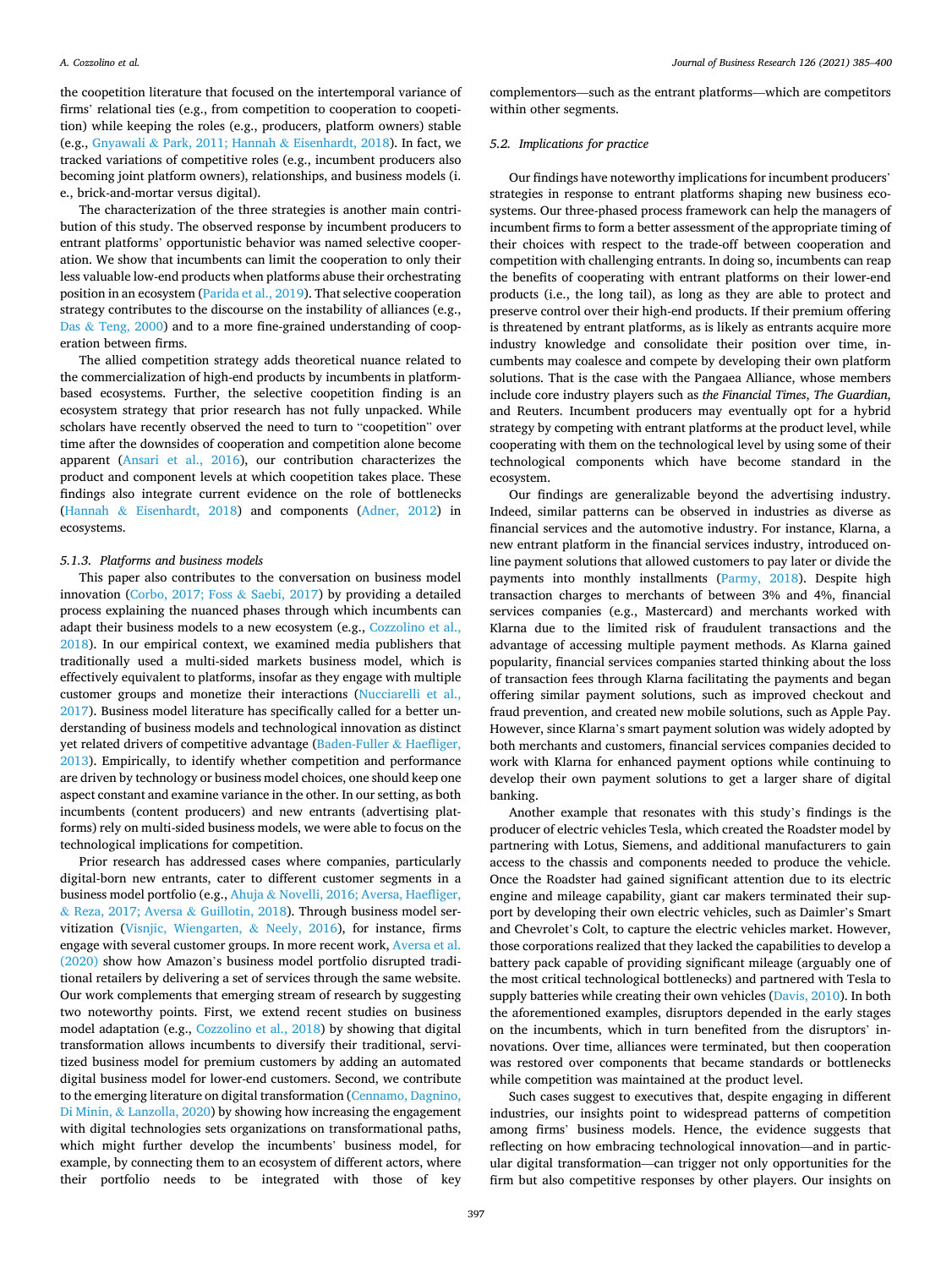digital transformation in platform ecosystems further suggest two important reflections for practitioners. On the one hand, the advent of digital technologies equips new entrants with the opportunity to develop valuable capabilities quickly to compete with established competitors, and we warn incumbents from under-estimating how rapidly such new players can reach market-dominant positions. On the other hand, the multi-sided nature of platforms requires firms to cater to multiple customer groups at the same time—a challenging task that might require superior customer knowledge. That might provide incumbents with an opportunity to develop relational capabilities to co-create value in those market segments which are not yet suited for a purely digital engagement (in our case, the higher segments of the market), and deploy temporary strategies to cope with competing new entrants, while implementing the transition to a fully-digital engagement.

## *5.3. Limitations and future research*

As with any study, our work has limitations that also offer opportunities for future research. First, we acknowledge that our setting presents specific patterns and boundary conditions, such as the advent of advanced digital entrants facing traditional, long-standing, and highly institutionalized incumbents, in a market where competition has become technology-driven. Careful consideration is required therefore when generalizing our findings to other industries, which might differ in their boundary conditions and underlying assumptions. Further, research may identify additional incumbent strategies in reaction to entrant platforms in settings that present characteristics that diverge from ours by exploring contexts embracing ecosystem logics, such as manufacturing and service industries, knowledge-intensive, and capitalintensive businesses following the digitalization process brought by the Internet, and through Industry 4.0 technologies (e.g., blockchain, Internet of Things—see Aversa, Formentini, Iubatti, & Lorenzoni, 2020). Future studies may also test the validity of our results in settings where changes in collaborative behavior may be caused by the nontechnological shifts resulting from major exogenous shocks such as pandemics or terrorist attacks (Arslan & Tarakci, 2020; Corbo, Corrado, & Ferriani, 2016).

Future studies may explore whether the dynamics depicted in our three-stage process can be found in contexts where there is a significant preference toward cooperation over competition, such as in the case of Internet of Things smart city alliances (e.g., Bresciani, Ferraris, & Del Giudice, 2018), where competition would be detrimental to both incumbents and entrants. Interesting results might also stem from the assessment of the type of cooperative forms adopted by incumbents, for instance, by distinguishing between formal collaboration models such as alliances and licensing-in versus informal collaboration models involving sourcing knowledge from suppliers or competitors based on non-contractual relationships (Santoro, Bresciani, & Papa, 2020).

Our study is exploratory in nature and the incumbents' strategies we identified are worth further investigation. We have suggested that the choice between cooperating or competing with entrant platforms largely depends on frictions created between incumbents and challenging entrants, and the competitive pressure exerted by the latter. Such decisions may also be influenced by the nature of competition itself (i.e., whether it is based on technology, product, or both), thereby leading to different incumbent responses. The coopetitive dynamics described in the process model we developed illustrate the progressive digitalization of an ecosystem. That process, however, may be influenced to a certain extent by specific industry players acting either as gatekeepers or as facilitators of the ecosystem's digitalization. In traditional industry settings such as manufacturing, it has been suggested that ecosystem transformation is achieved through a process of orchestration of ecosystem partners conducted by industry players acting as ecosystem leaders or orchestrators (Parida et al., 2019). Similar patterns have also been suggested in less conventional settings such as crowdfunding platforms in which specific actors (core agents) may assume the role of crowdfunding

campaign orchestrators assigning specific tasks to peripheral agents and using the crowdfunding campaign results to influence ecosystem evolution (Nucciarelli et al., 2017). Within an ecosystem, diverse roles such as keystone, dominant, and niche players (Iansiti & Levien, 2004) can be assumed which promise to have a relevant impact in shaping cooperative and competitive ecosystem dynamics. Future research can shed more light on this important issue.

Finally, our work depicts a typical process of digital transformation in a sector where traditional incumbents grapple with the technological challenges introduced by new entrants. As a matter of fact, digitalization has already pervaded most industries, and we will soon be facing situations where both incumbents and new entrants present advanced digital infrastructures and capabilities. The industry boundaries which characterized market competition until recent times will shift to ecosystem-like arrangements, where value will be created and captured by engaging with a more heterogeneous set of players than what traditional tenets in strategic management have long assumed. In such cases, the ability to orchestrate competition and cooperation strategically across market segments, technologies, and customer groups will likely become a distinctive factor in firms' competitive advantages. Our understanding of how to create and sustain such a capability is far from being complete, and we hope our study will serve as a stepping stone for those scholars who will engage with this compelling topic and its open questions.

### **Acknowledgements**

The authors gratefully acknowledge the Special Issue Editors—in particular the Guest Editor Stefano Bresciani—and three anonymous reviewers for their excellent guidance in the revision process. We thank Bilal Mustafa for his precious support in the data collection and the development of the initial research idea. We also thank the industry experts that informed our understanding of the digital advertising ecosystem, including Massimo Fontana, Alessandro Furgione, Gabriele Ronchini, Massimo Russo, and Claudio Giua. Insightful conversations with scholars including Charles Baden-Fuller, Stefan Haefliger, Alessandro Giudici, Lorenzo Massa, Alberto Nucciarelli, Davide Ravasi, Frank Rothaermel, and Gianmario Verona, also helped to shape this research. This research is an extension of the first author's Ph.D. thesis that received the 2015 INFORMS Best Dissertation Award. We acknowledge the financial support of University College Dublin and the support of the Cass Business Models and Technology and Digital Leadership Research Centers. Finally, the authors acknowledge the pivotal contribution of Maria of S. Luca and Giulio Cocchi in inspiring and sustaining this project.

## **References**

- Adner, R. (2012). *[The wide lens: A new strategy for innovation](http://refhub.elsevier.com/S0148-2963(20)30889-4/h0005)*. Penguin UK.
- [Adner, R., & Kapoor, R. \(2010\). Value creation in innovation ecosystems: How the](http://refhub.elsevier.com/S0148-2963(20)30889-4/h0015) [structure of technological interdependence affects firm performance in new](http://refhub.elsevier.com/S0148-2963(20)30889-4/h0015)  technology generations. *[Strategic Management Journal, 31](http://refhub.elsevier.com/S0148-2963(20)30889-4/h0015)*(3), 306–333.
- [Adner, R. \(2017\). Ecosystem as Structure: An actionable construct for strategy.](http://refhub.elsevier.com/S0148-2963(20)30889-4/h0020) *Journal of [Management, 43](http://refhub.elsevier.com/S0148-2963(20)30889-4/h0020)*(1), 39–58.
- Adweek (2013). Programmatic for Dummies. Available at: [https://www.adweek.com.](https://www.adweek.com)
- [Ahuja, G., & Novelli, E. \(2016\). Incumbent responses to an entrant with a new business](http://refhub.elsevier.com/S0148-2963(20)30889-4/h0030)  [model: Resource co-deployment and resource re-deployment strategies.](http://refhub.elsevier.com/S0148-2963(20)30889-4/h0030) *Advances in [Strategic Management, 35](http://refhub.elsevier.com/S0148-2963(20)30889-4/h0030)*, 125–133.
- [Altman, E. J., & Tripsas, M. \(2015\). Product to platform transitions: Organizational](http://refhub.elsevier.com/S0148-2963(20)30889-4/h0035)  identity implications. In *[The Oxford handbook of creativity, innovation, and](http://refhub.elsevier.com/S0148-2963(20)30889-4/h0035) entrepreneurship* (pp. 379–[394\). Oxford: Oxford University Press.](http://refhub.elsevier.com/S0148-2963(20)30889-4/h0035)
- [Anderson, P., & Tushman, M. L. \(1990\). Technological discontinuities and dominant](http://refhub.elsevier.com/S0148-2963(20)30889-4/h0040) [designs: A cyclical model of technological change.](http://refhub.elsevier.com/S0148-2963(20)30889-4/h0040) *Administrative Science Quarterly*, 604–[633](http://refhub.elsevier.com/S0148-2963(20)30889-4/h0040).
- [Andriopoulos, C., & Lewis, M. W. \(2009\). Exploitation-exploration tensions and](http://refhub.elsevier.com/S0148-2963(20)30889-4/h0045) [organizational ambidexterity: Managing paradoxes of innovation.](http://refhub.elsevier.com/S0148-2963(20)30889-4/h0045) *Organization [Science, 20](http://refhub.elsevier.com/S0148-2963(20)30889-4/h0045)*(4), 696–717.
- Anfuso, D. (2007). The pros and cons of ad networks. Available at: [http://www.imedi](http://www.imediaconnection.com) [aconnection.com](http://www.imediaconnection.com).
- [Ansari, S., Garud, R., & Kumaraswamy, A. \(2016\). The disruptor](http://refhub.elsevier.com/S0148-2963(20)30889-4/h0055)'s dilemma: TiVo and the US television ecosystem. *[Strategic Management Journal, 37](http://refhub.elsevier.com/S0148-2963(20)30889-4/h0055)*(9), 1829–1853.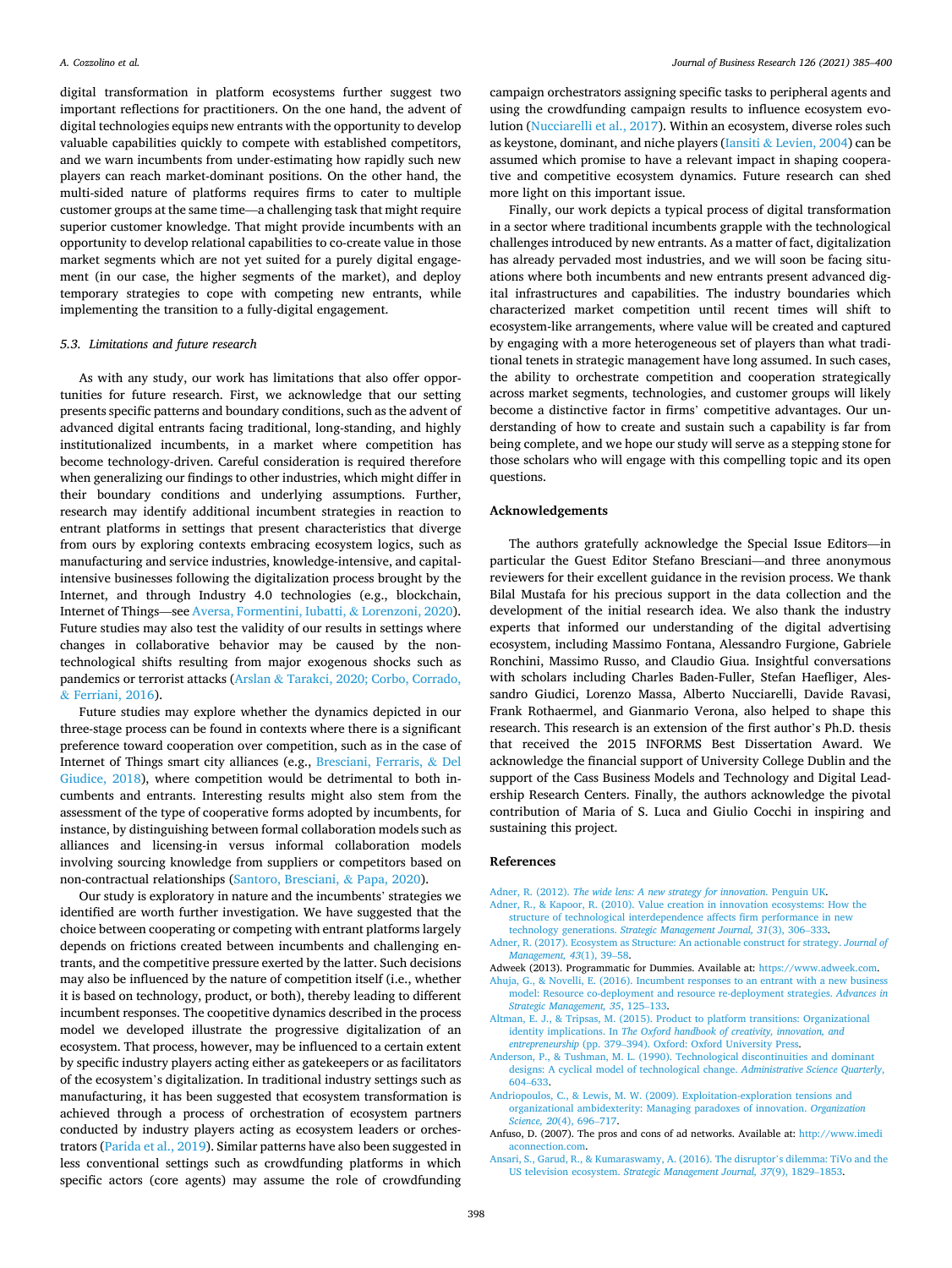#### *A. Cozzolino et al.*

[Argyres, N. S., De Massis, A., Foss, N. J., Frattini, F., Jones, G., & Silverman, B. S. \(2020\).](http://refhub.elsevier.com/S0148-2963(20)30889-4/h0060)  [History-informed strategy research: The promise of history and historical research](http://refhub.elsevier.com/S0148-2963(20)30889-4/h0060)  [methods in advancing strategy scholarship.](http://refhub.elsevier.com/S0148-2963(20)30889-4/h0060) *Strategic Management Journal, 41*(3), 343–[368](http://refhub.elsevier.com/S0148-2963(20)30889-4/h0060).

[Arslan, B., & Tarakci, M. \(2020\). Negative spillovers across partnerships for responsible](http://refhub.elsevier.com/S0148-2963(20)30889-4/h0065)  [innovation: Evidence from the 2014 Ebola outbreak.](http://refhub.elsevier.com/S0148-2963(20)30889-4/h0065) *Journal of Management Studies*  [\(in press\)](http://refhub.elsevier.com/S0148-2963(20)30889-4/h0065).

[Athey, S., & Gans, J. S. \(2010\). The impact of targeting technology on advertising](http://refhub.elsevier.com/S0148-2963(20)30889-4/h0070)  [markets and media competition.](http://refhub.elsevier.com/S0148-2963(20)30889-4/h0070) *American Economic Review, 100*(2), 608–613. Australian Financial Review (2015). Publishers told to join forces on ad exchange.

Available at <https://www.afr.com>. Aversa, P., Formentini, M., Iubatti, D., & Lorenzoni, G. (2020). Digital machines, space,

and time: Towards a behavioral perspective of flexible manufacturing. *Journal of Product Innovation Management*. <https://doi.org/10.1111/jpim.12542> (in press).

[Aversa, P., & Guillotin, O. \(2018\). Firm technological responses to regulatory changes: A](http://refhub.elsevier.com/S0148-2963(20)30889-4/h0085)  [longitudinal study in the Le Mans Prototype racing.](http://refhub.elsevier.com/S0148-2963(20)30889-4/h0085) *Research Policy, 47*(9), [1655](http://refhub.elsevier.com/S0148-2963(20)30889-4/h0085)–1673.

[Aversa, P., Haefliger, S., Hueller, F., & Reza, D. G. \(2020\). Customer complementarity in](http://refhub.elsevier.com/S0148-2963(20)30889-4/h0090)  [the digital space: Exploring Amazon](http://refhub.elsevier.com/S0148-2963(20)30889-4/h0090)'s business model diversification. *Long Range Planning* [\(in press\).](http://refhub.elsevier.com/S0148-2963(20)30889-4/h0090)

[Aversa, P., Haefliger, S., & Reza, D. \(2017\). Building a winning a business model](http://refhub.elsevier.com/S0148-2963(20)30889-4/h0095) portfolio. *[MIT Sloan Management Review, 58](http://refhub.elsevier.com/S0148-2963(20)30889-4/h0095)*(4), 49–54.

[Aversa, P., Hervas-Drane, A., & Evenou, M. \(2019\). Business model responses to digital](http://refhub.elsevier.com/S0148-2963(20)30889-4/h0100)  piracy. *[California Management Review, 61](http://refhub.elsevier.com/S0148-2963(20)30889-4/h0100)*(2), 30–58.

[Bacon, E., Williams, M. D., & Davies, G. \(2019\). Coopetition in innovation ecosystems: A](http://refhub.elsevier.com/S0148-2963(20)30889-4/h0105)  [comparative analysis of knowledge transfer configurations.](http://refhub.elsevier.com/S0148-2963(20)30889-4/h0105) *Journal of Business Research* [\(in press\)](http://refhub.elsevier.com/S0148-2963(20)30889-4/h0105).

[Baden-Fuller, C., & Haefliger, S. \(2013\). Business models and technological innovation.](http://refhub.elsevier.com/S0148-2963(20)30889-4/h0110)  *[Long Range Planning, 46](http://refhub.elsevier.com/S0148-2963(20)30889-4/h0110)*(6), 419–426.

Beeler, R. (2018). Rubicon project's Ashley Wheeler on evolving private markeplaces. Available at <https://www.mediavillage.com>.

Behera, R. (2019). What is google ad manager? Available at: [https://www.adpushup.](https://www.adpushup.com) [com](https://www.adpushup.com).

Benes, R. (2017a). 'We go straight to the publisher': Buyers beware of SSPs arbitraging inventory. Available at: <https://digiday.com>.

Benes, R. (2017b). 'I need a neck to throttle': Why publishers don't build their own ad tech. Available at:<https://digiday.com>.

[Bergemann, D., & Bonatti, A. \(2011\). Targeting in advertising markets: Implications for](http://refhub.elsevier.com/S0148-2963(20)30889-4/h0135)  offline versus online media. *[The RAND Journal of Economics, 42](http://refhub.elsevier.com/S0148-2963(20)30889-4/h0135)*(3), 417–443.

Berends, H., & Deken, F. (2019). Composing qualitative process research. *Strategic Organization, 32*(4). [https://doi.org/10.1177/1476127018824838.](https://doi.org/10.1177/1476127018824838)

Bilton, R. (2014). Why publishers are struggling with private marketplaces. Available at: <https://digiday.com>.

[Bresciani, S., Ferraris, A., & Del Giudice, M. \(2018\). The management of organizational](http://refhub.elsevier.com/S0148-2963(20)30889-4/h0150)  [ambidexterity through alliances in a new context of analysis: Internet of Things \(IoT\)](http://refhub.elsevier.com/S0148-2963(20)30889-4/h0150)  smart city projects. *[Technological Forecasting and Social Change, 136](http://refhub.elsevier.com/S0148-2963(20)30889-4/h0150)*, 331–338.

[Boudreau, K. \(2010\). Open platform strategies and innovation: Granting access vs.](http://refhub.elsevier.com/S0148-2963(20)30889-4/h9000) devolving control. *[Management Science, 56](http://refhub.elsevier.com/S0148-2963(20)30889-4/h9000)*(10), 1849–1872.

[Cattani, G., Ferriani, S., & Lanza, A. \(2017\). Deconstructing the outsider puzzle: The](http://refhub.elsevier.com/S0148-2963(20)30889-4/h0155)  [legitimation journey of novelty.](http://refhub.elsevier.com/S0148-2963(20)30889-4/h0155) *Organization Science, 28*(6), 965–992.

[Ceccagnoli, M., Forman, C., Huang, P., & Wu, D. J. \(2012\). Cocreation of value in a](http://refhub.elsevier.com/S0148-2963(20)30889-4/h0160)  [platform ecosystem! The case of enterprise software.](http://refhub.elsevier.com/S0148-2963(20)30889-4/h0160) *MIS Quarterly*, 263–290.

[Cennamo, C., Dagnino, G. B., Di Minin, A., & Lanzolla, G. \(2020\). Managing digital](http://refhub.elsevier.com/S0148-2963(20)30889-4/h0165)  [transformation: Scope of transformation and modalities of value co-generation and](http://refhub.elsevier.com/S0148-2963(20)30889-4/h0165)  delivery. *[California Management Review, 62](http://refhub.elsevier.com/S0148-2963(20)30889-4/h0165)*(4), 5–16.

[Cennamo, C., & Santalo, J. \(2013\). Platform competition: Strategic trade-offs in platform](http://refhub.elsevier.com/S0148-2963(20)30889-4/h0170)  markets. *[Strategic Management Journal, 34](http://refhub.elsevier.com/S0148-2963(20)30889-4/h0170)*(11), 1331–1350.

Chambers, P. (2015). Fighting back against the Silicon Valley giants—Fairfax Media and Mi9 set APEX live. Available at [http://www.adnews.com.au.](http://www.adnews.com.au)

Charmaz, K. (2006). *[Constructing grounded theory. A practical guide through qualitative](http://refhub.elsevier.com/S0148-2963(20)30889-4/h0180) research*[. London, U.K.: Sage.](http://refhub.elsevier.com/S0148-2963(20)30889-4/h0180)

Chen, Y. (2017). Media buyers' biggest issue with private marketplaces. Available at: <https://digiday.com>.

[Christensen, C. M., & Bower, J. L. \(1996\). Customer power, strategic investment, and the](http://refhub.elsevier.com/S0148-2963(20)30889-4/h0190)  failure of leading firms. *[Strategic Management Journal, 17](http://refhub.elsevier.com/S0148-2963(20)30889-4/h0190)*(3), 197–218. Christensen, C. M. (1997). *The innovator'[s dilemma: When new technologies cause great](http://refhub.elsevier.com/S0148-2963(20)30889-4/h0195)* 

*firms to fail*[. Boston: Harvard Business School Press.](http://refhub.elsevier.com/S0148-2963(20)30889-4/h0195)

City A.M. (2016). Spotting advertising lemons. Available at [https://www.cityam.com.](https://www.cityam.com) Clifford-Marsh, E. (2009). Google launches display ad exchange. Available at <https://www.campaignlive.co.uk>.

Corbetta, P. (2003). *[Social research: Theory, methods and techniques](http://refhub.elsevier.com/S0148-2963(20)30889-4/h0210)*. London: Sage.

[Corbo, L. \(2017\). In search of business model configurations that work: Lessons from the](http://refhub.elsevier.com/S0148-2963(20)30889-4/h0215)  [hybridization of Air Berlin and JetBlue.](http://refhub.elsevier.com/S0148-2963(20)30889-4/h0215) *Journal of Air Transport Management, 64*, 139–[150](http://refhub.elsevier.com/S0148-2963(20)30889-4/h0215).

[Corbo, L., Corrado, R., & Ferriani, S. \(2016\). A new order of things: Network mechanisms](http://refhub.elsevier.com/S0148-2963(20)30889-4/h0220)  [of field evolution in the aftermath of an exogenous shock.](http://refhub.elsevier.com/S0148-2963(20)30889-4/h0220) *Organization Studies, 37*(3), 323–[348](http://refhub.elsevier.com/S0148-2963(20)30889-4/h0220).

[Cowen, T., & Gawer, A. \(2012\). Competition in the cloud: Unleashing investment and](http://refhub.elsevier.com/S0148-2963(20)30889-4/h0225)  [innovation within and across platforms.](http://refhub.elsevier.com/S0148-2963(20)30889-4/h0225) *Communications & Strategies, 85*, 45–62.

[Cozzolino, A., & Rothaermel, F. T. \(2018\). Discontinuities, competition, and cooperation:](http://refhub.elsevier.com/S0148-2963(20)30889-4/h0230)  [Coopetitive dynamics between incumbents and entrants.](http://refhub.elsevier.com/S0148-2963(20)30889-4/h0230) *Strategic Management [Journal, 39](http://refhub.elsevier.com/S0148-2963(20)30889-4/h0230)*(12), 3053–3085.

[Cozzolino, A., Verona, G., & Rothaermel, F. T. \(2018\). Unpacking the disruption process:](http://refhub.elsevier.com/S0148-2963(20)30889-4/h0235)  [New technology, business models, and incumbent adaptation.](http://refhub.elsevier.com/S0148-2963(20)30889-4/h0235) *Journal of Management [Studies, 55](http://refhub.elsevier.com/S0148-2963(20)30889-4/h0235)*(7), 1166–1202.

[Cusumano, M. A., Gawer, A., & Yoffie, D. B. \(2019\).](http://refhub.elsevier.com/S0148-2963(20)30889-4/h0240) *The business of platforms: Strategy in [the age of digital competition, innovation, and power](http://refhub.elsevier.com/S0148-2963(20)30889-4/h0240)*. New York: Harper Business.

[Das, T. K., & Teng, B. S. \(2000\). Instabilities of strategic alliances: An internal tensions](http://refhub.elsevier.com/S0148-2963(20)30889-4/h0245)  perspective. *[Organization Science, 11](http://refhub.elsevier.com/S0148-2963(20)30889-4/h0245)*(1), 77–101.

Davies, J. (2019). Germany's biggest publisher sales houses unite to fight Google, Facebook and Amazon. Available at: [https://digiday.com.](https://digiday.com)

Davis, J. (2010). How Elon Musk turned Tesla into the car company of the future. Available at: <https://www.wired.com>.

de Reuver, M., Sø[rensen, C., & Basole, R. C. \(2018\). The digital platform: A research](http://refhub.elsevier.com/S0148-2963(20)30889-4/h0260) agenda. *[Journal of Information Technology, 33](http://refhub.elsevier.com/S0148-2963(20)30889-4/h0260)*(2), 124–135.

Digiday (2014). The evolution of audience buying. Available at: <https://digiday.com>. Digiday (2017). WTF is a PMP?. Digiday, 1–12.

[Eggers, J. P. \(2012\). Falling flat: Failed technologies and investment under uncertainty.](http://refhub.elsevier.com/S0148-2963(20)30889-4/h0275)  *[Administrative Science Quarterly, 57](http://refhub.elsevier.com/S0148-2963(20)30889-4/h0275)*(1), 47–80.

[Eisenhardt, K. M., & Bourgeois, L. J., III \(1988\). Politics of strategic decision making in](http://refhub.elsevier.com/S0148-2963(20)30889-4/h0280)  [high-velocity environments: Toward a midrange theory.](http://refhub.elsevier.com/S0148-2963(20)30889-4/h0280) *Academy of Management [Journal, 31](http://refhub.elsevier.com/S0148-2963(20)30889-4/h0280)*(4), 737–770.

Financial Times (2015). Guardian and digital publishers form advertising alliance.<br>Available at https://www.fr.com. Available at https:/

Financial Times (2019). Guardian owner hits profit benchmark after decades of losses. Available at [https://app.ft.com.](https://app.ft.com)

[Foss, N. J., & Saebi, T. \(2017\). Fifteen years of research on business model innovation:](http://refhub.elsevier.com/S0148-2963(20)30889-4/h0295)  [How far have we come, and where should we go?](http://refhub.elsevier.com/S0148-2963(20)30889-4/h0295) *Journal of Management, 43*(1), 200–[227](http://refhub.elsevier.com/S0148-2963(20)30889-4/h0295).

[Galvin, P., Burton, N., & Nyuur, R. \(2020\). Leveraging inter-industry spillovers through](http://refhub.elsevier.com/S0148-2963(20)30889-4/h0300)  [DIY laboratories: Entrepreneurship and innovation in the global bicycle industry.](http://refhub.elsevier.com/S0148-2963(20)30889-4/h0300) *[Technological Forecasting and Social Change, 160](http://refhub.elsevier.com/S0148-2963(20)30889-4/h0300)*, 120235.

[Gawer, A. \(2014\). Bridging differing perspectives on technological platforms: Toward an](http://refhub.elsevier.com/S0148-2963(20)30889-4/h0305)  [integrative framework.](http://refhub.elsevier.com/S0148-2963(20)30889-4/h0305) *Research Policy, 43*(7), 1239–1249.

Gawer, A., & Cusumano, M. A. (2002). *[Platform Leadership: How Intel, Microsoft and Cisco](http://refhub.elsevier.com/S0148-2963(20)30889-4/h0310)  Drive Industry Innovation*[. Boston, MA: Harvard Business School Press](http://refhub.elsevier.com/S0148-2963(20)30889-4/h0310).

[Gawer, A., & Cusumano, M. A. \(2008\). How companies become platform leaders.](http://refhub.elsevier.com/S0148-2963(20)30889-4/h0315) *MIT [Sloan Management Review, 49](http://refhub.elsevier.com/S0148-2963(20)30889-4/h0315)*(2), 28–35.

[Gawer, A., & Cusumano, M. A. \(2014\). Industry Platforms and Ecosystem Innovation.](http://refhub.elsevier.com/S0148-2963(20)30889-4/h0320)  *[Journal of Product Innovation Management, 31](http://refhub.elsevier.com/S0148-2963(20)30889-4/h0320)*(3), 417–433.

Gibson, D. (2019). The Drum Programmatic Punch: publishers are optimistic about the future. Available at: <https://www.thedrum.com>.

[Corley, K. G., & Gioia, D. A. \(2004\). Identity ambiguity and change in the wake of a](http://refhub.elsevier.com/S0148-2963(20)30889-4/h0330) corporate spin-off. *[Administrative Science Quarterly, 49](http://refhub.elsevier.com/S0148-2963(20)30889-4/h0330)*(2), 173–208.

[Gioia, D. A., Corley, K. G., & Hamilton, A. L. \(2013\). Seeking qualitative rigor in](http://refhub.elsevier.com/S0148-2963(20)30889-4/h0335)  [inductive research: Notes on the Gioia methodology.](http://refhub.elsevier.com/S0148-2963(20)30889-4/h0335) *Organizational Research [Methods, 16](http://refhub.elsevier.com/S0148-2963(20)30889-4/h0335)*, 15–31.

Glaser, B. G., & Strauss, A. L. (1967). *[The discovery of grounded theory: Strategies for](http://refhub.elsevier.com/S0148-2963(20)30889-4/h0340)  qualitative research*[. Chicago, IL: Aldine Publishing Company.](http://refhub.elsevier.com/S0148-2963(20)30889-4/h0340)

[Gnyawali, D. R., & Park, B. \(2011\). Co-opetition between giants: Collaboration with](http://refhub.elsevier.com/S0148-2963(20)30889-4/h0345)  [competitors for technological innovation.](http://refhub.elsevier.com/S0148-2963(20)30889-4/h0345) *Research Policy, 40*(5), 650–663.

Gold, H. (2007). Pros and cons of ad exchanges. Available at: <https://www.clickz.com>. Griffin, M. (2008). Ad networks on the rise. Available at: <https://adage.com>.

Grossman, S. J., & Hart, O. D. (1992). An analysis of the principal-agent problem. In Foundations of Insurance Economics (Eds.) Dionne, G., & Harringtwon, S.E., (pp. 302–340). Berlin: Springer Dordrecht.

[Hannah, D. P., & Eisenhardt, K. M. \(2018\). How firms navigate cooperation and](http://refhub.elsevier.com/S0148-2963(20)30889-4/h0365)  [competition in nascent ecosystems.](http://refhub.elsevier.com/S0148-2963(20)30889-4/h0365) *Strategic Management Journal, 39*(12), [3163](http://refhub.elsevier.com/S0148-2963(20)30889-4/h0365)–3192.

[Helfat, C. E., & Raubitschek, R. S. \(2018\). Dynamic and integrative capabilities for](http://refhub.elsevier.com/S0148-2963(20)30889-4/h0370)  [profiting from innovation in digital platform-based ecosystems.](http://refhub.elsevier.com/S0148-2963(20)30889-4/h0370) *Research Policy, 47*  [\(8\), 1391](http://refhub.elsevier.com/S0148-2963(20)30889-4/h0370)–1399.

[Henderson, R. M., & Clark, K. B. \(1990\). Architectural innovation: The reconfiguration of](http://refhub.elsevier.com/S0148-2963(20)30889-4/h0375)  [existing product technologies and the failure of established firms.](http://refhub.elsevier.com/S0148-2963(20)30889-4/h0375) *Administrative [Science Quarterly](http://refhub.elsevier.com/S0148-2963(20)30889-4/h0375)*, 9–30.

[Hoffmann, W., Lavie, D., Reuer, J. J., & Shipilov, A. \(2018\). The interplay of competition](http://refhub.elsevier.com/S0148-2963(20)30889-4/h0380)  and cooperation. *[Strategic Management Journal, 39](http://refhub.elsevier.com/S0148-2963(20)30889-4/h0380)*(12), 3033–3052.

[Huber, T. L., Kude, T., & Dibbern, J. \(2017\). Governance practices in platform](http://refhub.elsevier.com/S0148-2963(20)30889-4/h0385)  [ecosystems: Navigating tensions between cocreated value and governance costs.](http://refhub.elsevier.com/S0148-2963(20)30889-4/h0385)  *[Information Systems Research, 28](http://refhub.elsevier.com/S0148-2963(20)30889-4/h0385)*(3), 563–584.

[Iansiti, M., & Levien, R. \(2004\). Strategy as ecology.](http://refhub.elsevier.com/S0148-2963(20)30889-4/h0390) *Harvard Business Review, 82*(3), 68–[78](http://refhub.elsevier.com/S0148-2963(20)30889-4/h0390).

Interactive Advertising Bureau (2012). The evolution of online display advertising. Available at: <https://www.youtube.com>.

[Jacobides, M. G., Cennamo, C., & Gawer, A. \(2018\). Towards a theory of ecosystems.](http://refhub.elsevier.com/S0148-2963(20)30889-4/h0400)  *[Strategic Management Journal, 39](http://refhub.elsevier.com/S0148-2963(20)30889-4/h0400)*(8), 2255–2276.

Kammer, S. & Matheson, J. (2015). Media buying 101: ad networks & ad exchanges. Available at: http://blog.whatrunswhere.com

Kantar (2014). The differences between premium and remnant inventory. Available at: www.kantarmedia.com.

Karpinski, R. (2010). Ad networks and exchanges 101. Available at: [https://adage.com.](https://adage.com) LaRue, B. (2017a). What is deal ID?. Available at:<https://www.admonsters.com>.

LaRue, B. (2017b). What are private marketplaces?. Available at: [https://www.admon](https://www.admonsters.com)  [sters.com](https://www.admonsters.com).

[Langley, A. \(1999\). Strategies for theorizing from process data.](http://refhub.elsevier.com/S0148-2963(20)30889-4/h0430) *Academy of Management [Review, 24](http://refhub.elsevier.com/S0148-2963(20)30889-4/h0430)*(4), 691–710.

[Lanzolla, G., & Giudici, A. \(2017\). Pioneering strategies in the digital world. Insights](http://refhub.elsevier.com/S0148-2963(20)30889-4/h0435) [from the Axel Springer case.](http://refhub.elsevier.com/S0148-2963(20)30889-4/h0435) *Business History, 59*(5), 744–777.

Locke, K. D. (2001). *[Grounded theory in management research](http://refhub.elsevier.com/S0148-2963(20)30889-4/h0440)*. London, U.K.: Sage.